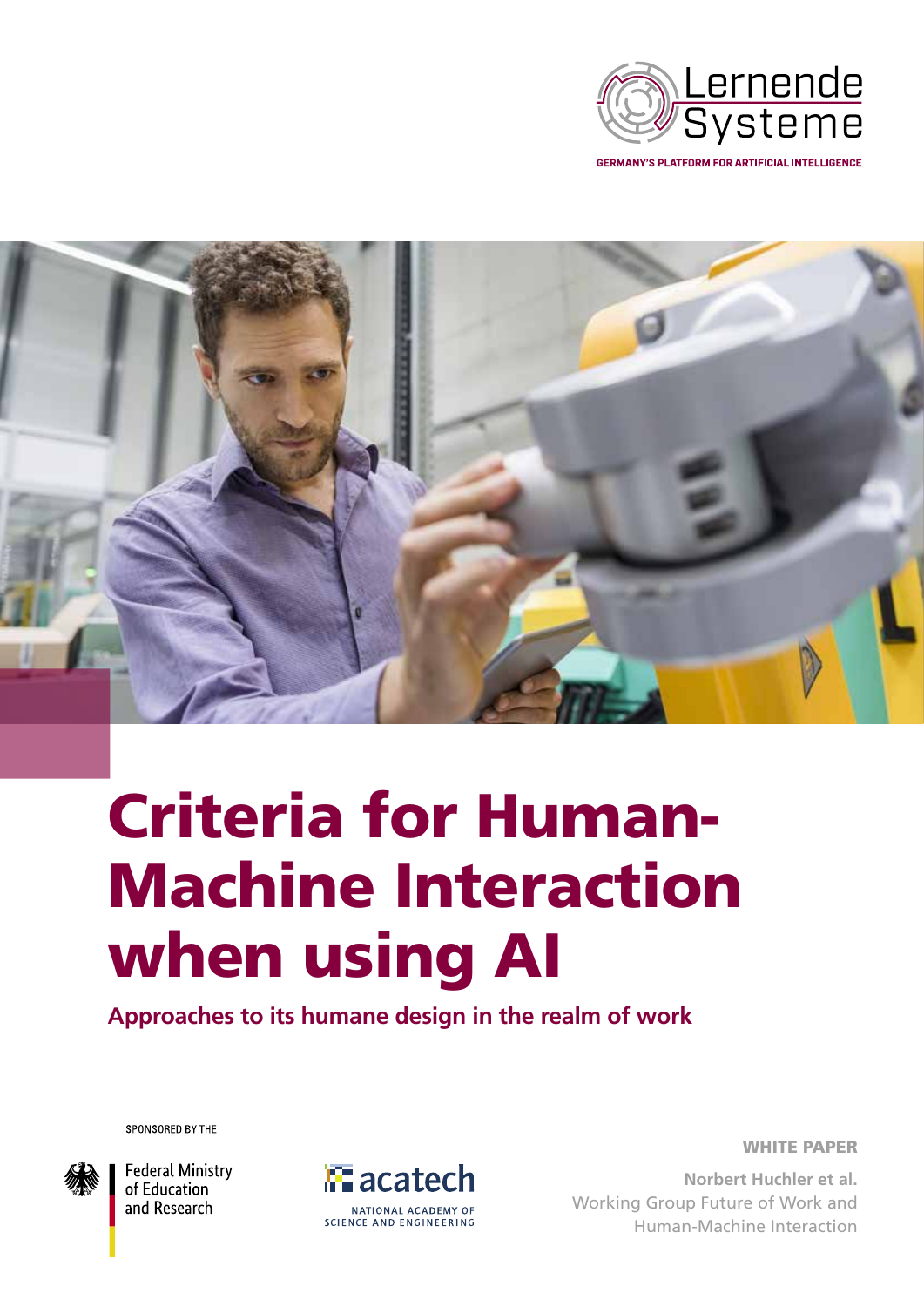# **Table of Contents**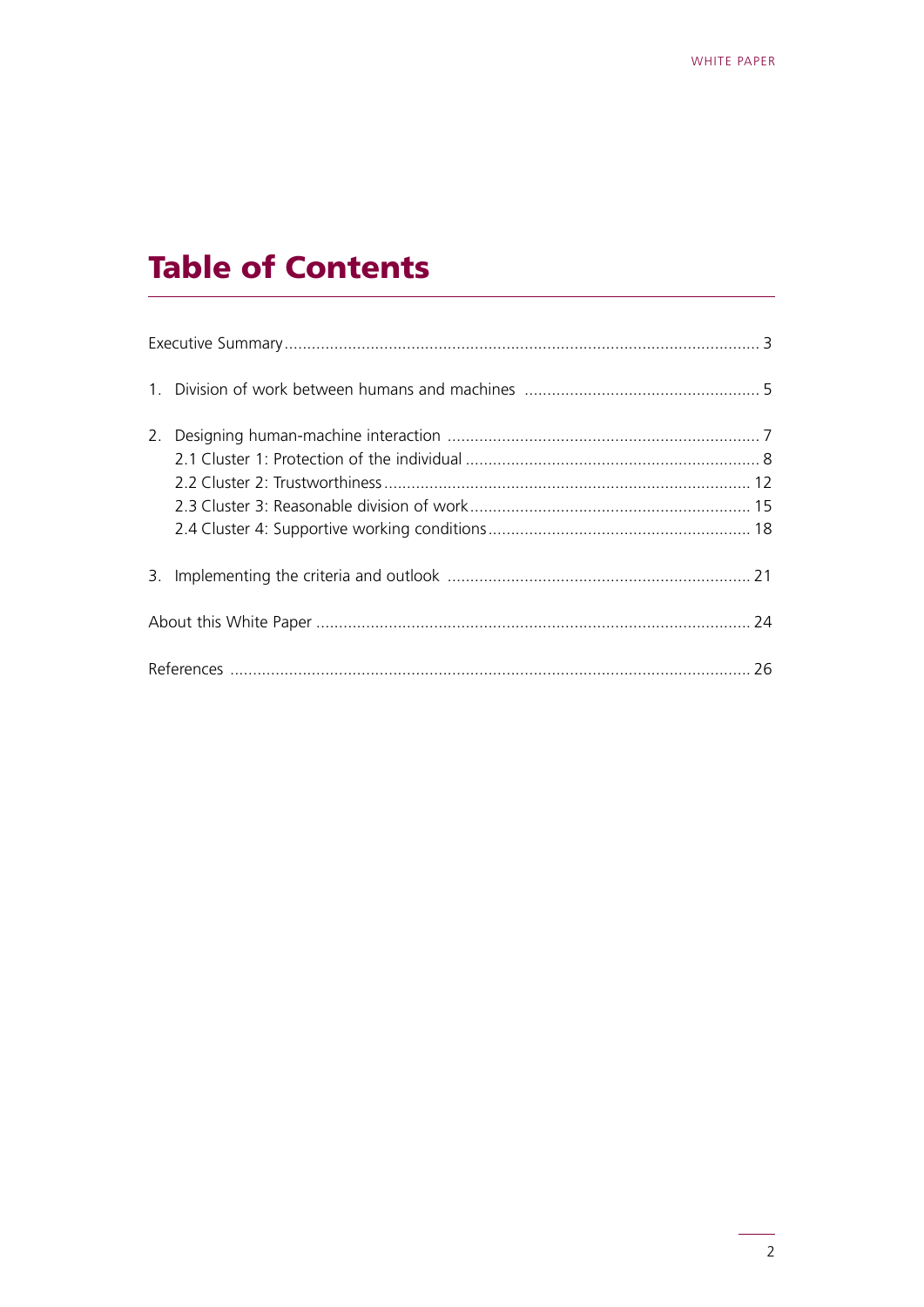# <span id="page-2-0"></span>Executive Summary

Artificial Intelligence (AI) offers a wide range of potentials for safe, autonomous and self-determined work as well as attractive and competitive jobs. For example, AI-based assistance systems can relieve workers of strenuous or dangerous tasks and support them in complex processes and decisions. At the same time, AI systems are changing the interaction between humans and technology in the realm of work. In the future, humans and machines will interact even more strongly – and in different ways – than in the past since Machine Learning (ML) and similar technologies enable machines to perform certain tasks independently and to learn continuously in the process.

The increasing collaboration between humans and technology makes it necessary to readjust the distribution of work when using Artificial Intelligence. In order to shape this collaboration in the interest of humans, technology must use the advantages and potentials of human thinking and acting as a starting point and must focus the interaction on mutual support – rather than on replacement or conflict. A coordinated balance that does justice both to workers and to the technological and economic potentials of Artificial Intelligence increases the chances for individually and socially accepted use of Artificial Intelligence in the realm of work.

Clearly defined guidelines for the new distribution of tasks are necessary to create safe jobs, train qualified workers, and implement design for good and humane work. That is the starting point for this white paper. It presents a set of criteria for human-machine interaction in the context of work. The objective of the criteria is design of the humanmachine interaction that is future-oriented and human-centered long-term. The criteria can be grouped in four clusters:

| <b>Cluster 1: Protection of the individual</b> | <b>Cluster 2: Trustworthiness</b>               |
|------------------------------------------------|-------------------------------------------------|
| Protection of safety and health                | Quality of the available data                   |
| Data privacy and responsible performance       | Transparency, explainability, and consistency   |
| monitoring                                     | Responsibility, liability, and trust in the     |
| Diversity sensitivity and non-discrimination   | system                                          |
| <b>Cluster 3: Reasonable division of work</b>  | <b>Cluster 4: Supportive working conditions</b> |
| Appropriateness, relief from strain,           | Scopes for action and richness of work          |
| and support                                    | Conducive to learning and gaining               |
| Agency and situation control                   | experience                                      |
| Adaptivity, error tolerance, and               | ■ Communication, cooperation, and social        |
| customizability                                | embeddedness                                    |
|                                                |                                                 |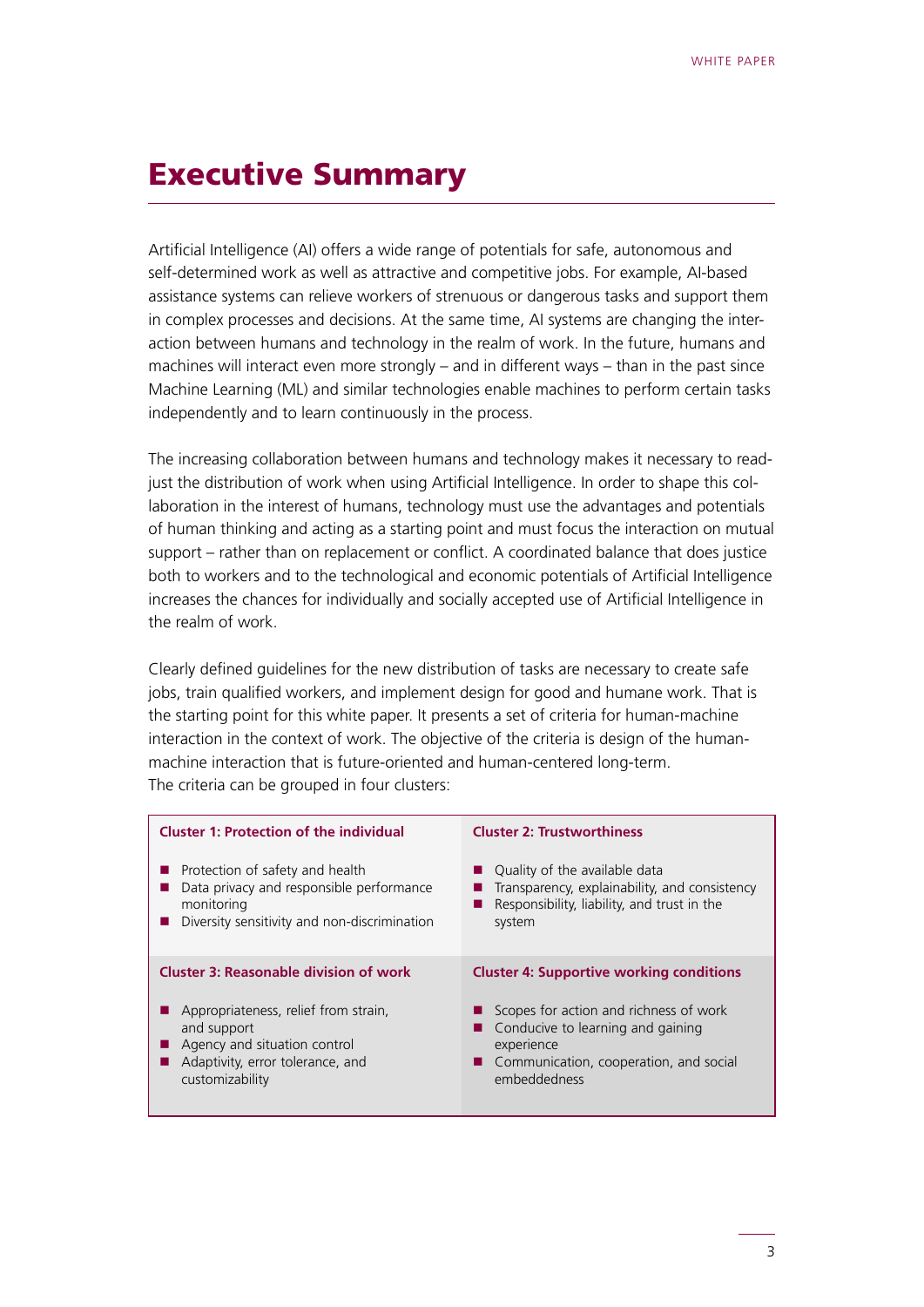These criteria are addressed to actors involved in planning and developing self-learning systems as well as actors involved in implementing AI systems in companies. The set of criteria is intended to provide guidance for designing the division of work between humans and technology when applying self-learning systems. In addition, the criteria are intended to inspire actors to develop existing regulations further – for example in standardization, legislation, or industrial relations – and to enable more flexible, selfdetermined, and autonomous work in the future.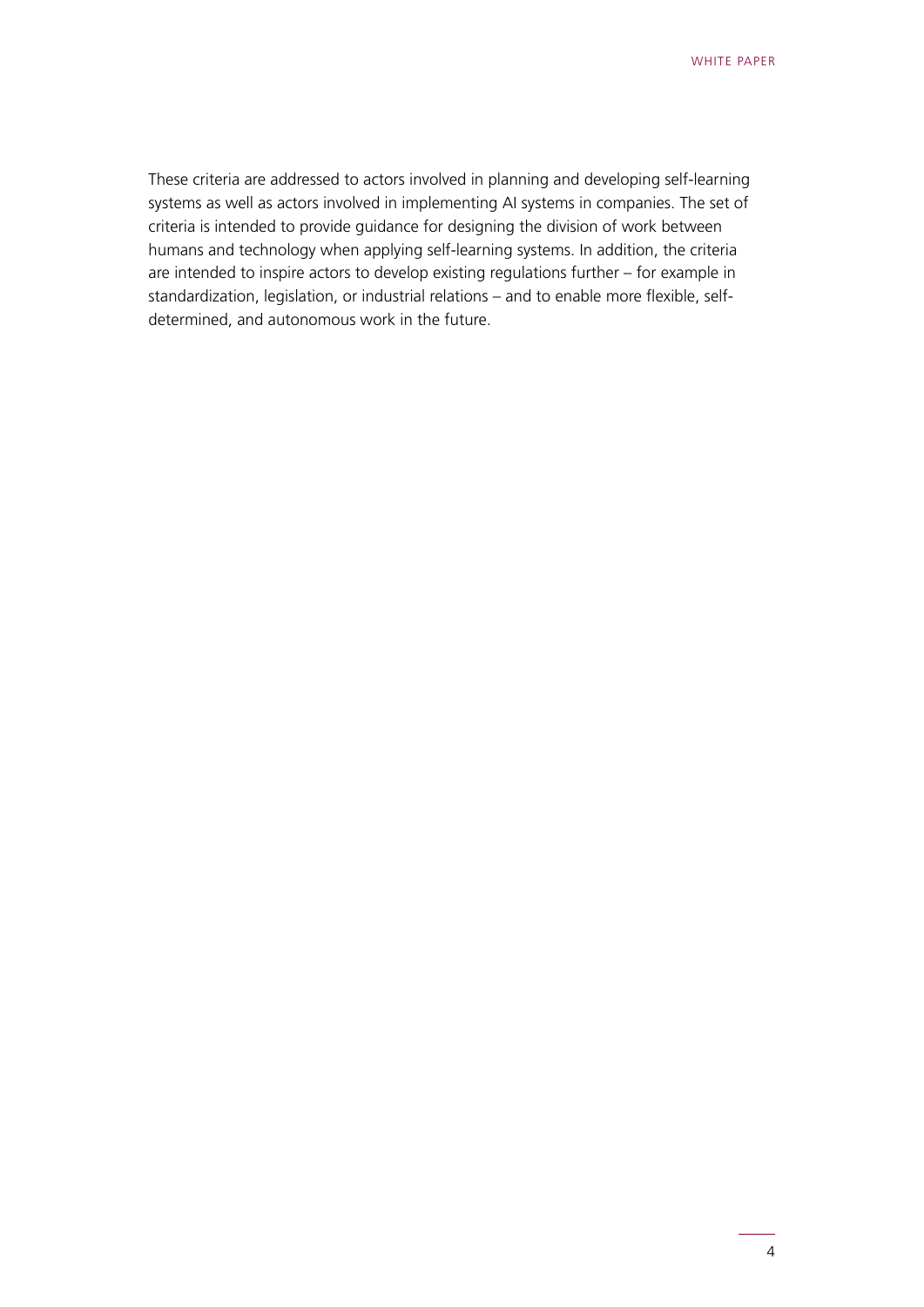# <span id="page-4-0"></span>1. Division of work between humans and machines

The use of Artificial Intelligence (AI) at work requires a readjustment of the "division of work" between humans and technology. The reasons for this include the redistribution of activities in work systems in general, but particularly the increasingly close cooperation and direct collaboration at the human-machine interface due to learning systems: machine learning and similar technologies strengthen the ability of complex technicalorganizational systems to assume the role of an "actor"<sup>1</sup> in interacting with humans and to gain agency for certain tasks in that interaction.2

This new division of work and roles requires specific criteria that formulate starting points for designing human-machine interactions in the realm of work that are future-oriented and human-centered long-term. In this context, systematic analysis of the different potentials of human and technology on the one hand and the different interests of the actors involved on the other are important.

This kind of "division of work" is all the more successful the better the respective strengths and potentials of human and technology – i.e. the specific human and technical capabilities and characteristics – can be related to each other in a mutually reinforcing, "co-evolutionary" way (Huchler 2016). Sensitivity to the opportunities and necessities of complementary collaboration between human work and semi-autonomous intelligent or self- learning systems is needed so that Artificial Intelligence does not weaken humans in their central role in the realm of work, but rather validates and strengthens them.

A realistic examination of the specific advantages, but also the immanent limits and deficits inherent in the technology and its application – in the case of Artificial Intelligence, for example, data dependency, its lack of "feel" for causalities or lack of their representation, the danger of circular reasoning or path dependencies – is important when developing design criteria.

If human-machine interaction when using Artificial Intelligence is to be humane, it is important that the technology is compatible with human action, especially precisely where the particular advantages and potentials of human thinking and acting lie – such as acting under uncertainty or with incomplete information and contradictions, the combination of

Since increasingly extensive interaction skills are "inscribed" or "programmed" into learning AI systems and more complex divisions of work are possible at the interface, the "social actor" is faced with a "technical actor." However, a strict distinction must be made between these types of actors – for example regarding their competencies, legal implications, and ability to bear responsibility.

<sup>2</sup> In the following, "interaction" includes not only "social interaction" between individuals, but also "social interaction with objects" as well as "interactions inscribed in objects" and "object-mediated interactions." In addition, "agency" pertains to formally defined tasks/functions, and individuals, organizations/institutions (collective actors) as well as technical objects can possess agency.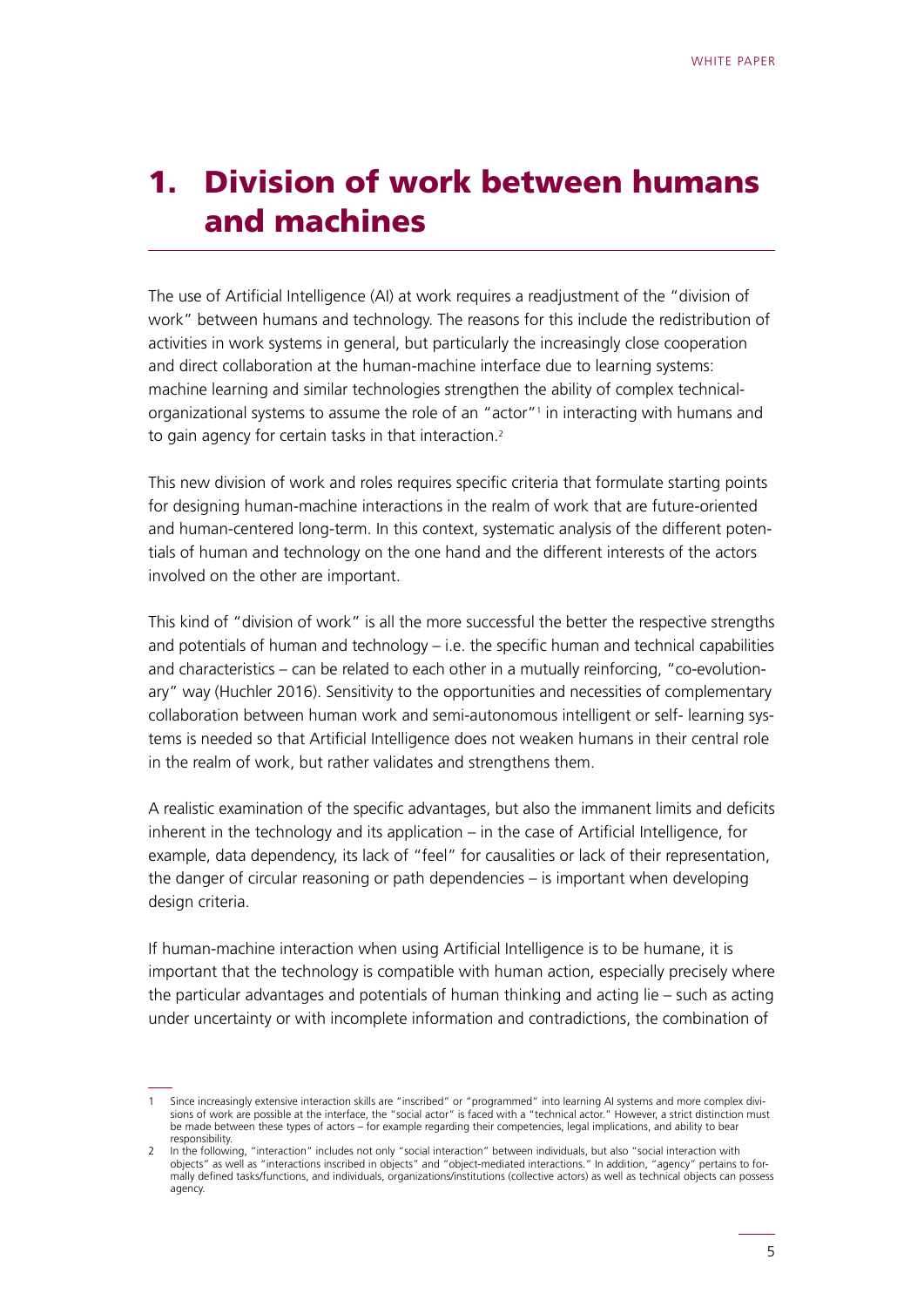specialist knowledge, experience, and implicit knowledge to form competencies and experiential knowledge, or even the capability to attribute meaning to information depending on the social context in question ("indexicality"). This places high demands on the interactive compatibility or "complementary adaptivity" (Huchler 2019) of the technical system – in order to place mutual support at the center of interface design rather than replacement or conflict.

The potentials and requirements of human-centered development of technology and work design must be negotiated and coordinated with the demands and opportunities of economic rationalization and technological progress. The applicable legal provisions – such as labor law, occupational safety laws, protection of personality rights, regulation of data privacy, and worker participation – constitute the background and starting point. A coordinated way of balancing that does justice to the workers and their development on the one hand and to the potential of technological innovations for humans and society on the other will enable more appropriate and effective use of Artificial Intelligence in the workplace (including the social consequences) as well as in Germany in general.

A design perspective that achieves an optimal "division of work" at the interface between humans and technical systems on the basis of the different competencies will offer a realistic view of application scenarios, promote the practical applicability and sustainability of developments, and, not least, could help to address reservations and concerns and promote social and technical innovations.

Developing criteria for designing human-machine interaction in self-learning systems is an important element with respect to introducing these systems into the realm of work. Suitable design concepts are an essential element for implementing transformation processes in companies. Application scenarios in which the "division of work" is appropriate to the design of human-machine interaction must already be reflected upon when developing technical systems – and later when using self-learning systems.

A participatory course of action that considers industrial relations is necessary with a view to acceptance on the part of workers as well as a good fit to the work process in question. This offers a framework for the design and introduction of AI technologies and self-learning systems that is jointly supported and promotes innovation.

This white paper, which was prepared by the Working Group Future of Work and Human-Machine Interaction of Plattform Lernende Systeme, focuses on developing criteria for the design of the human-machine interaction in the context of work. The paper particularly addresses actors involved in planning and developing self-learning systems as well as actors involved in implementing AI systems. The objective is to ensure that the following set of criteria is considered early on in technology-driven innovation processes relating to Artificial Intelligence, for instance as a tool for reflection.<sup>3</sup>

The future design instrument follows other models that can be used as starting points for developing criteria for the design of human-machine interaction – for example, the MEESTAR model (**M**odell zur **e**thischen **E**valuation **s**ozio-**t**echnischer **Ar**rangements, model for ethical evaluation of socio-technical arrangements) (see Manzeschke et al. 2013).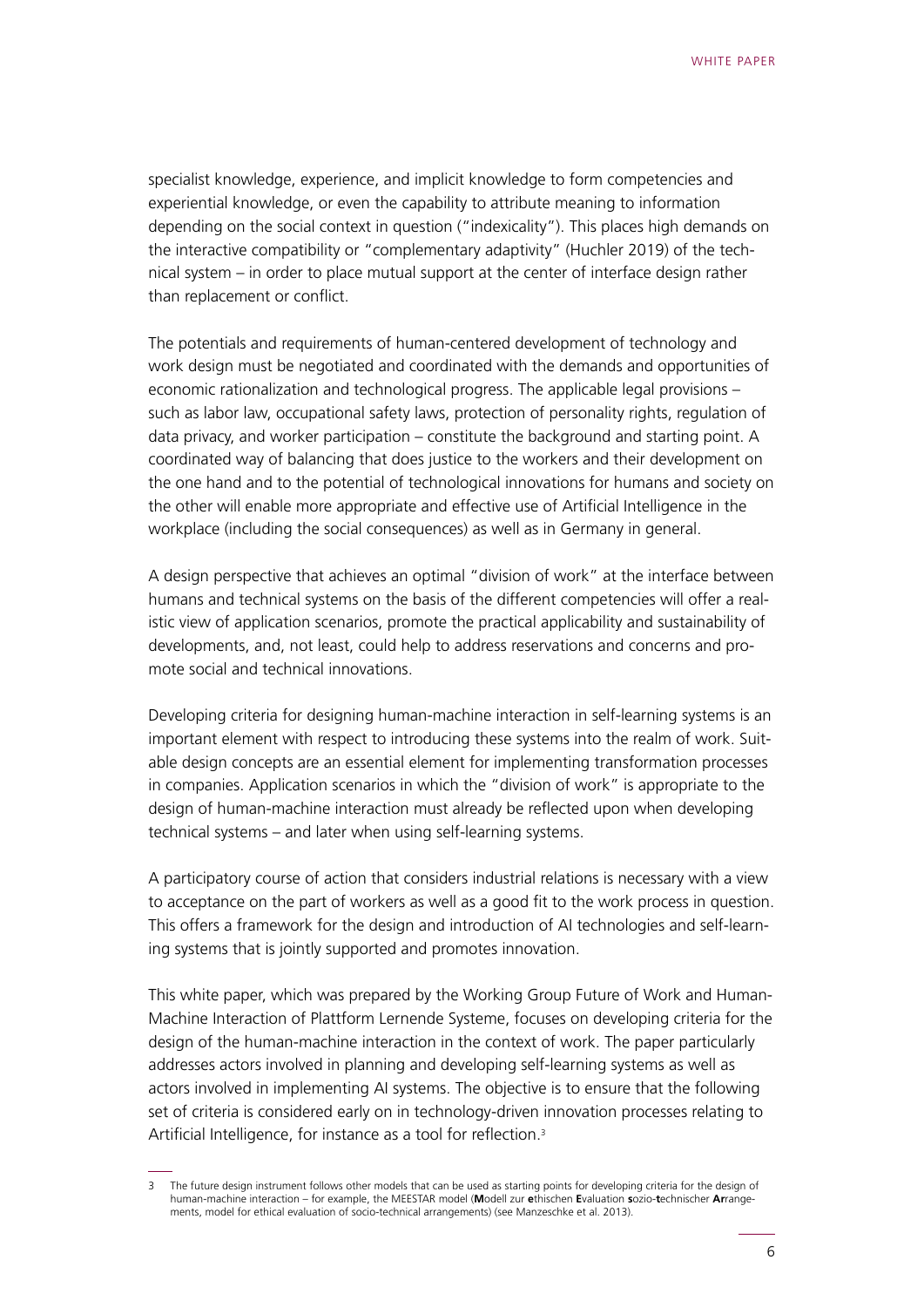# <span id="page-6-0"></span>2. Designing human-machine interaction

The objective of the set of criteria is to develop approaches specifically for designing human-machine interaction when using Artificial Intelligence and to go beyond existing approaches for designing digital technologies. One important distinguishing feature is the changed "division of work" and interaction at the interface between humans and AI-based assistance systems, which involves one or more transfers of agency between humans and machines or even an overlap of their agency.

The set of criteria is intended to provide support for designing, both in technical and workplace-related terms, the "division of work" between humans and technology when using Artificial Intelligence, and to inspire further development of existing regulations – for example in standardization, legislation, or industrial relations. The starting point and framework are to be found in existing law and regulations on industrial relations – such as provisions in the law concerning labor, occupational health and safety, personality rights and data privacy, or legal regulations on worker participation. At the same time, the criteria are also intended to support the goals of a site's productivity and innovative capacity and enable more flexible, richer and more self-determined work.

In the following, the set of criteria is first presented as an overview (Figure 1). The individual criteria are subsequently presented in detail. The criteria can be grouped into four clusters: the requirements for the protection of the individual, for example concerning safety and privacy (Cluster 1) and trustworthiness (Cluster 2), requirements for workplace design with regard to reasonable "division of work" (Cluster 3), and supportive working conditions (Cluster 4). It should be noted that there are numerous interlinkages between the criteria, which makes it difficult to delineate them clearly in all cases. In addition, it is important to consider the different levels of automation and autonomy as well as the levels of criticality of the application in question when developing and using AI systems in companies. Each of the criteria must be set in relation to the various levels and mutually coordinated with them (similarly to other areas such as mobility or industry: acatech 2016, acatech/Fachforum Autonome Systeme 2017, Plattform Industrie 4.0 2019b). The focus is on interactive human-machine interfaces with humans and the technical system reinforcing each other.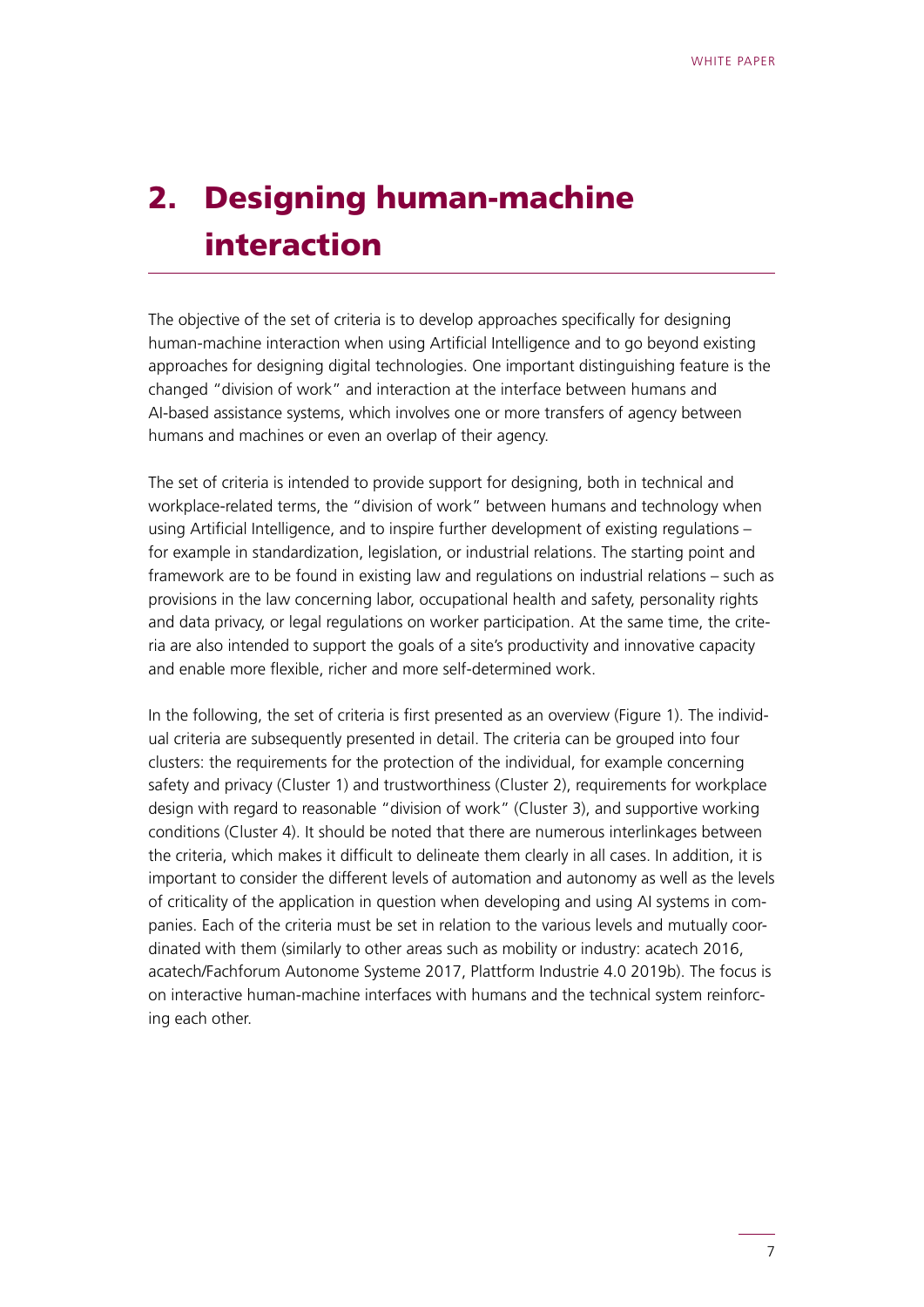

### <span id="page-7-0"></span>**Figure 1: Overview of clusters and criteria for human-machine interaction in the context of work**

### **2.1 Cluster 1: Protection of the individual**

The safety of self-learning systems and the protection of the individual against risks and negative consequences of the use of Artificial Intelligence are crucial elements for its use and acceptance in the working environment. They should already be considered during the development phase. In addition to the various requirements of occupational health and safety, this is also a matter of complying with the laws protecting workers' personality rights, ruling out unjustified performance monitoring, and protecting against discrimination of workers. The following three design criteria provide key starting points for protecting the individual when using and applying Artificial Intelligence.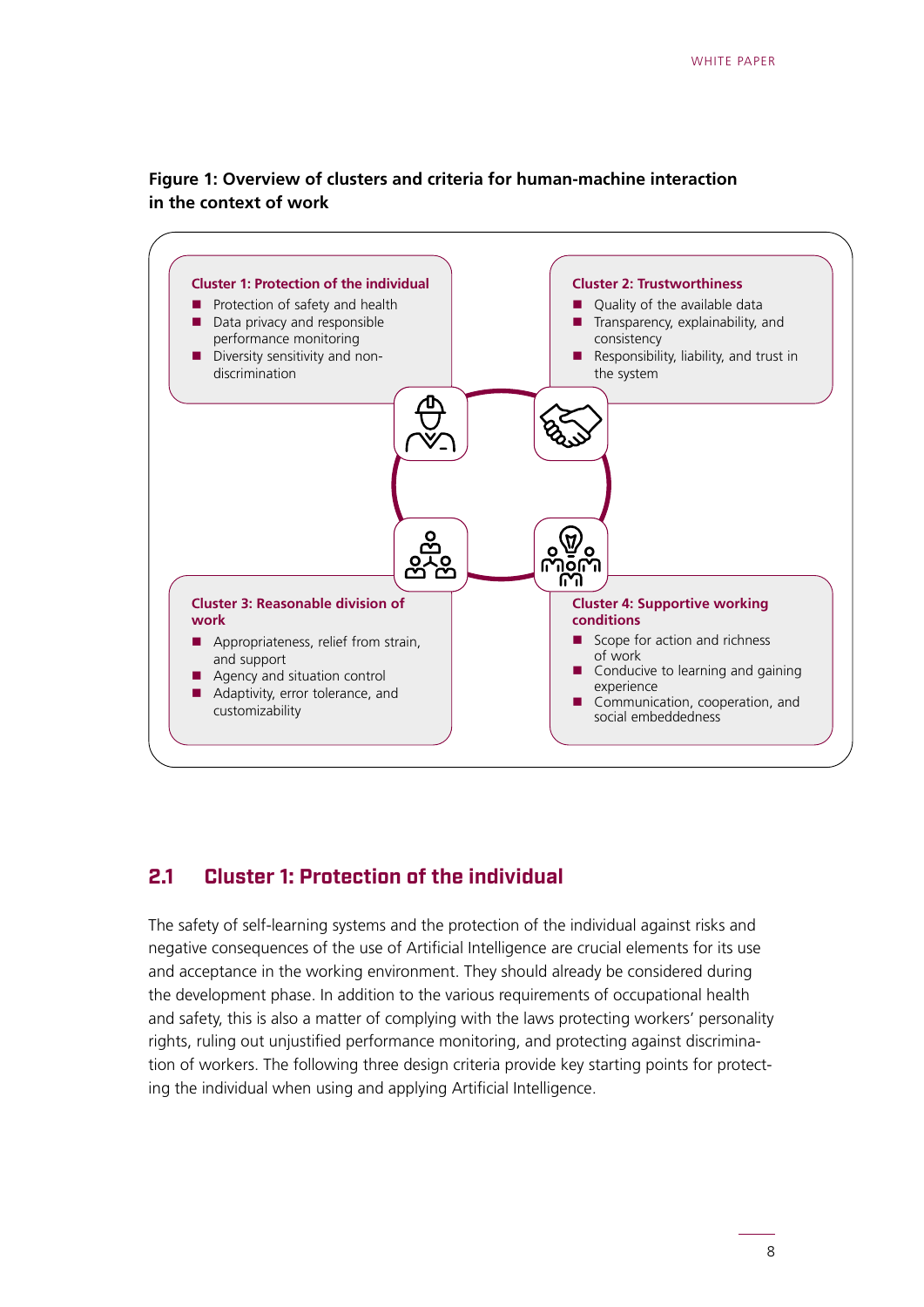#### **Criterion 1: Protection of safety and health**

**Objectives:** Promoting the health of workers; avoiding risks to physical and mental health; protecting against accidents and damage (personal injury and damage to property) and avoiding negative consequences of physical or psychological stress; providing protection by minimizing risks and wrong decisions.

**Starting points:** AI-based assistance systems are used in different areas – therefore the priority objectives in the context of AI regarding protection of safety and health vary as well.

In the case of mechanical industrial systems, the focus is on preventing accidents and damage (personal injury and damage to property). In this context, it should be noted that suitable design of the human-machine interaction can prevent negative consequences of physical or psychological stress (e.g. monotony or mental saturation) and thus contribute to preventing accidents and damage.

Concerning knowledge and service work, which relates to information and interaction, the main focus – from a safety perspective – is on protection against financial and professional risks, damage to reputation due to planning errors inherent to the system, and wrong decisions and actions with negative consequences. In terms of protection of health, this is primarily a matter of avoiding psychological distress at the human-machine interface. It should be noted that these systems do not produce a final service or effect, but that they are used in particular to support decisions and actions.

The overall purpose is to link aspects relating to safety and security with humane design of AI-based work systems, thereby preventing risks to the mental health and well-being of workers (e.g. through excessively overburdening or unexpected behavior of AI assistance systems).

#### **Criterion 2: Data privacy and responsible performance monitoring**

**Objectives:** Protecting and strengthening the personality rights of workers; data economy and purpose limitation of data use in Artificial Intelligence; legally compliant, responsible, company- and industry-specific use of the opportunities for performance monitoring agreed with worker participation; avoiding data analyses to monitor individual performance or behavior; development of a positive culture of performance feedback supplemented by "analog" means; transparency concerning data analyses and their use, and empowering workers to handle data transparency.

**Starting points:** Collecting data of sufficient quality and analyzing and evaluating them with the help of improved technical solutions and methods are at the core of self-learning systems. This increasingly also involves sensitive behavioral and performance data. At the same time, it is becoming ever easier to collect, store, and evaluate this data.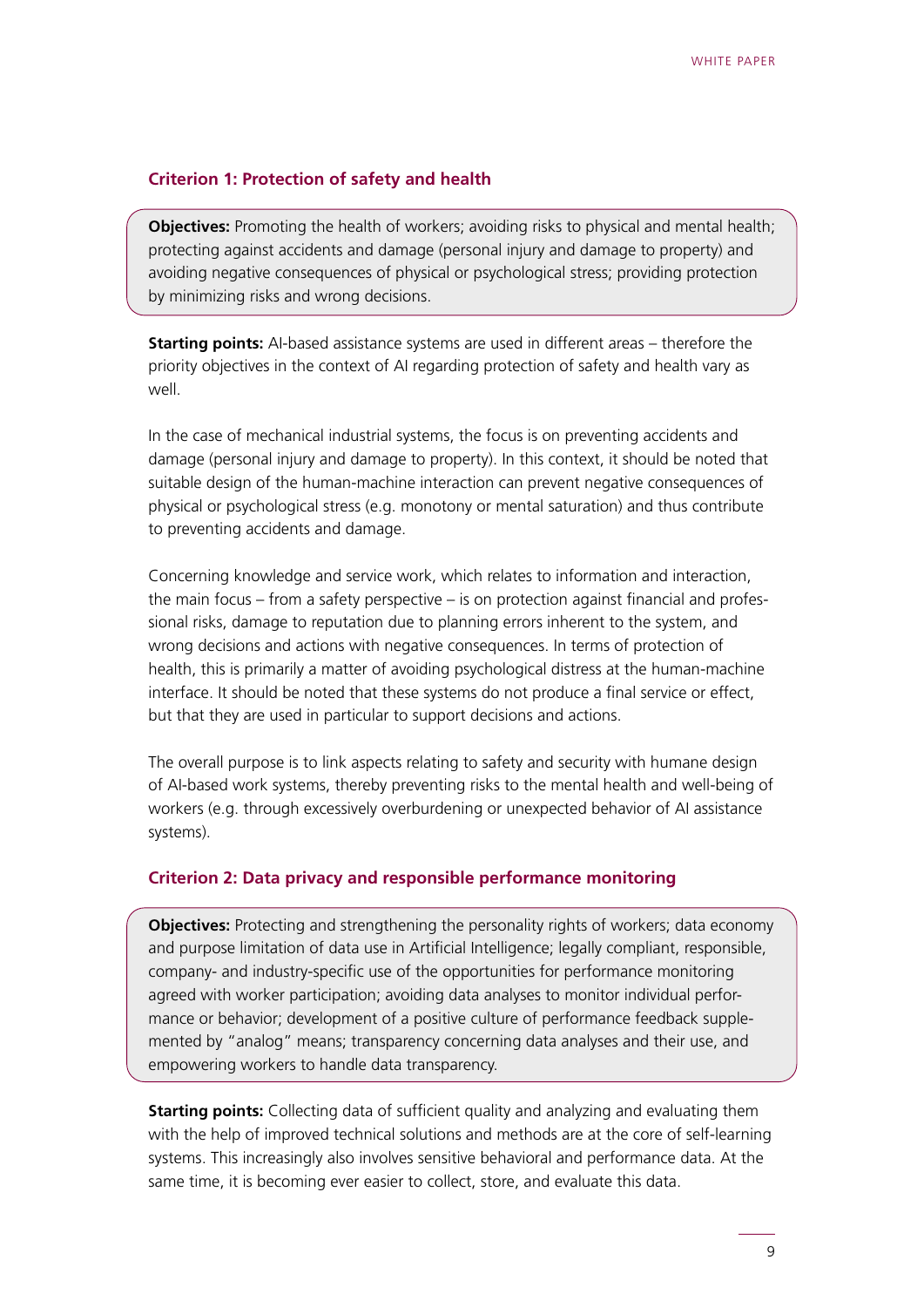In the work context, data analyses can in principle be used as safety technologies, to improve product quality and processes, to prevent errors, for assistance, for relief from strain, and partly for prevention – but also for performance control and monitoring. A distinction is to be made between aggregated and individualized data. For example, personal profiles and usage data can facilitate work processes for individual users and, at an aggregated level, contribute to enhancing quality and efficiency for the company. If there is no such separation, conclusions can be drawn from analyzing personal user profiles which in extreme cases can lead to "transparent" workers and continuous individual performance monitoring. Monitoring workers' behavior and performance should be avoided. This applies particularly to predictions based on workers' personal data. In addition, it is precisely the methods of predictive analytics based on Artificial Intelligence that cause the typical problems of false conclusions, discrimination, and indirect influence on behavior.

Since both data access and the use of analytical methods are becoming easier, a responsible approach to the topic of performance monitoring is becoming increasingly important. Specifically, this implies protecting and strengthening personality rights as a basis, especially in the form of defining the purpose of AI systems and considering it in a differentiated manner as well as the data processing required for this purpose (e.g. improvement of processes, further development of workers, protection of workers from excessive burdens), and avoiding undifferentiated monitoring and use of all available performance data. With respect to data quality, it also makes sense to collect only the data required for an application (data economy). Industry-specific and company-specific differences must be taken into account in this context.

First and foremost, the development and use of Artificial Intelligence must comply with the laws protecting workers' personality rights, from the General Data Protection Regulation (GDPR) to labor law and laws on worker participation. For example, it is impermissible as a matter of principle to process biometric data in order to uniquely identify workers. In terms of designing the human-machine interaction, this means implementing trustworthy procedures as well as safeguarding regulations and also taking data privacy regulations into account even during the technical design phase of the systems, if possible, or strengthening data privacy through their design. For example, cameras can make faces anonymous locally even before transmitting the image data. Data can also be linked to delete functions (e.g. after usage or a certain amount of time), and access rights and usage possibilities can be restricted.

For which purpose and how the collected and analyzed data should be used is becoming increasingly important even during the design phase of systems and then also during use of the systems in the company. Accompanying measures (e.g. leadership, education, building trust) as well as supplementary regulations are necessary beyond the technical design of human-machine interaction in order to protect personality rights and data privacy.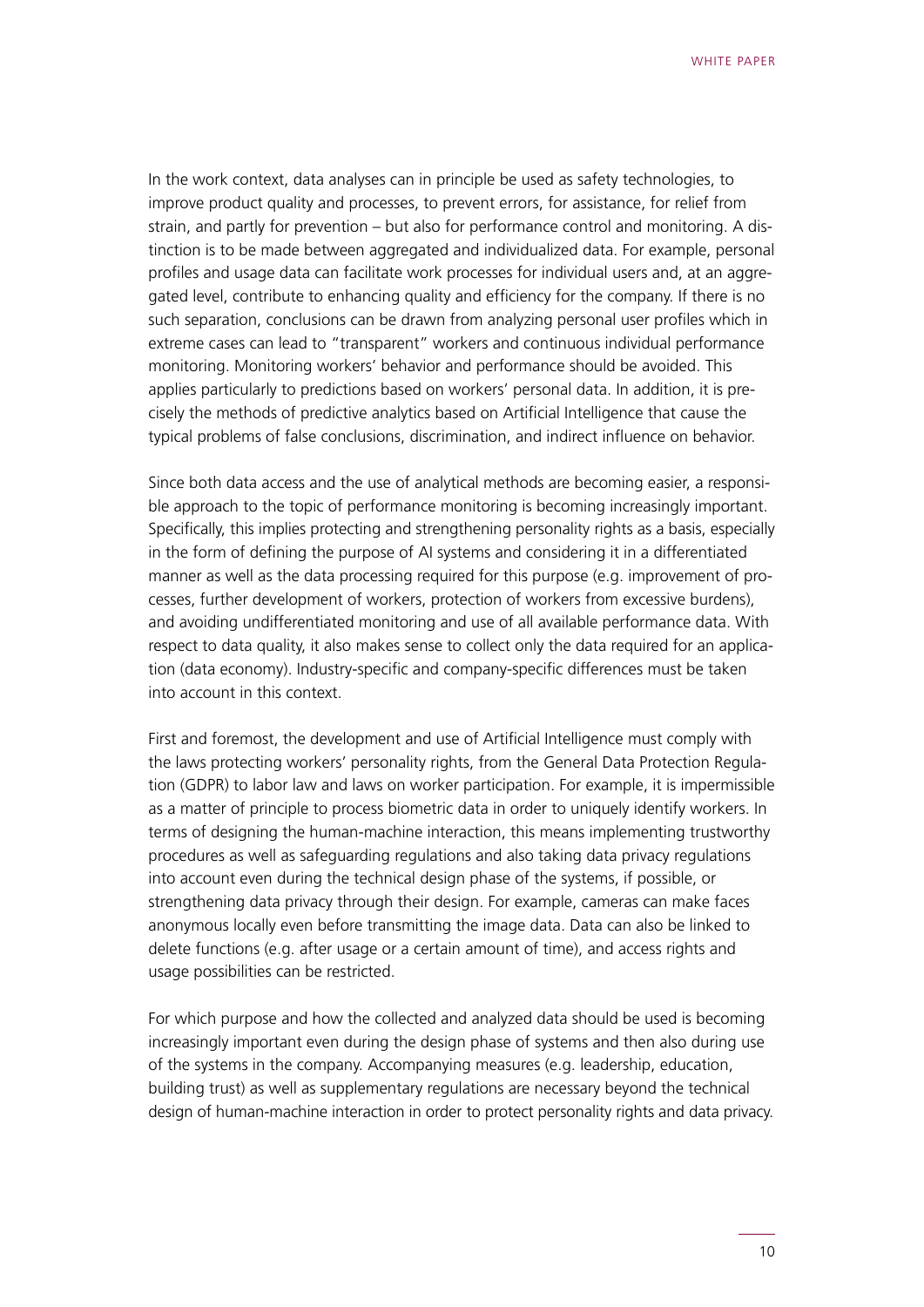#### **Criterion 3: Diversity sensitivity and non-discrimination**

**Objectives:** Protecting against discrimination of individuals or groups and avoiding possible distortions; existing legal system as a basis for Artificial Intelligence displaying diversity sensitivity and non-discrimination.

**Starting points:** Discrimination as uniustified equal or unequal treatment must be differentiated from factually explained distinctions that are justified or even necessary for desired and accepted applications and functionalities.

Discrimination can arise or be reproduced and intensified for different reasons when using Artificial Intelligence and self-learning systems: for one thing, societally established prejudices can be perpetuated (preexisting bias) by (self-) learning systems – e.g. by algorithms or training data; for another, technical falsifications – e.g. in sensor technology – can lead to discrimination (technical bias); furthermore, the interaction between software and application may result in unjustified equal or unequal treatment (emergent bias).<sup>5</sup>

The existing legal system is the starting point for assessing and evaluating whether discrimination occurs in human-machine interaction. It is also the basis for an appropriate and necessary analysis of the circumstances and reasons. Avoiding preexisting technical and/or emergent bias requires sensitivity to diversity in the development and application of AI systems as well as careful selection of training methods and data. Furthermore, people should be aware that Artificial Intelligence and self-learning systems do not necessarily make more neutral or objective decisions than humans do (Plattform Lernende Systeme, 2019).

<sup>4</sup> Although it is true that "justified discrimination" or differentiation is often necessary in order to obtain correct results from AI systems – such as in medical diagnoses by differentiating between women and men (see Plattform Lernende Systeme, 2019), the present paper follows the established definition of discrimination, namely always factually unfounded equal or unequal treatment.

<sup>5</sup> Conversely, self-learning systems are dependent on (well-considered) bias in order to be able to learn at all (i.e. "learning bias," which makes it possible to infer from given data to other data). The issue of discrimination is about avoiding ethically unjustified or socially undesirable bias.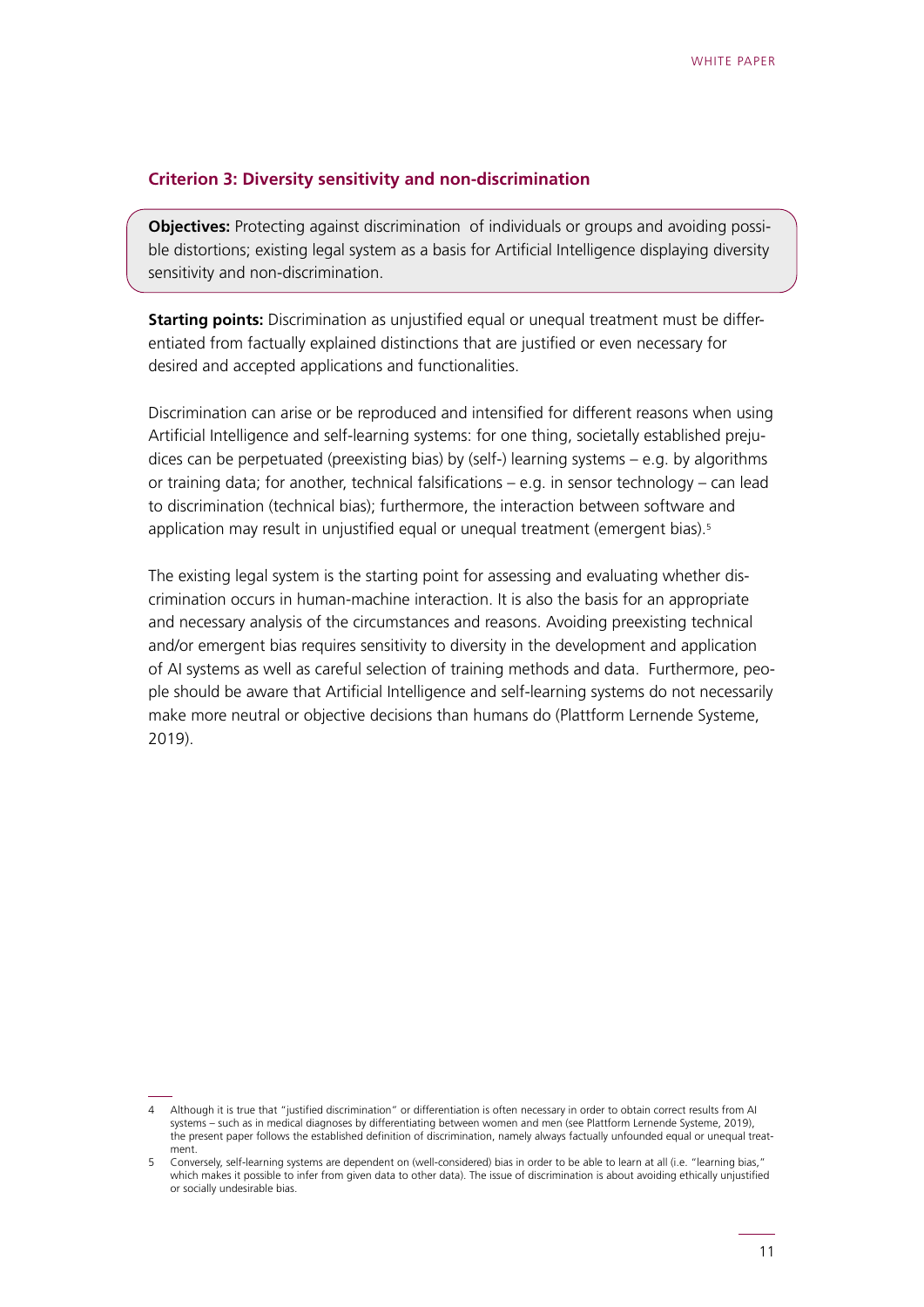### <span id="page-11-0"></span>**2.2 Cluster 2: Trustworthiness**

If workers are to trust AI systems, manufacturers and companies using them must prove themselves trustworthy by designing the technology to be human-centric in concrete terms. This means that when people experience the human-machine interaction, their trust can be built up step by step or diminished abruptly. This applies both to trust in the technical system and trust in the companies involved in its manufacture and use, as well as in individuals. The following three criteria are central areas for promoting reliability and, in a following step, for promoting the trustworthiness and acceptance of Artificial Intelligence in human-machine interaction (Trustworthy AI) (EU High-Level Expert Group 2019).

#### **Criterion 4: Quality of the available data**

**Objectives:** Avoiding qualitatively insufficient data and the corresponding negative consequences; preventing distorted data sets, errors or misinterpretations, and discrimination; increasing the quality of statistical predictions by Artificial Intelligence; improving human-machine interaction through reliable data.

**Starting points:** Various points of reference can be identified for ensuring data quality. The only data to be collected are the data actually required for an application. It is important to develop clear ideas about the necessary data even during the development phase and to ensure that enough data can be generated for the intended purpose – also and especially in global competition (design). High-quality process data (not personal data) that has been collected can also be used for other purposes and in other contexts so that existing data can be used, and no additional data need to be collected (collateral benefit).

The quality of the data in terms of content enables more targeted design of reliable and precise human-technology interfaces. This helps to prevent errors and wrong conclusions as well as discrimination and the related negative consequences and to enhance the quality of the interaction results. For example, it is possible to avoid misinterpretations and increase data significance and thus data quality by applying adaptive confidence regions (ranges of expected values) to the data gathered. High data quality (e.g. with regard to consistency, comparability, reliability, validity concerning content) is also the basis for secure and adaptive systems that are trained to connect to human action, whereby the interaction can be "humanized" or oriented toward human interaction/communication and thus can be designed to be more humane (interaction quality). Conversely, this kind of more adaptive design also generates better data as a result of the interaction.

Software development can also contribute to data quality, for example by separating data structures, data processing, and data transport. This development principle ("separation of concerns") is important from a technical point of view, but also impacts other areas – such as safety or transparency.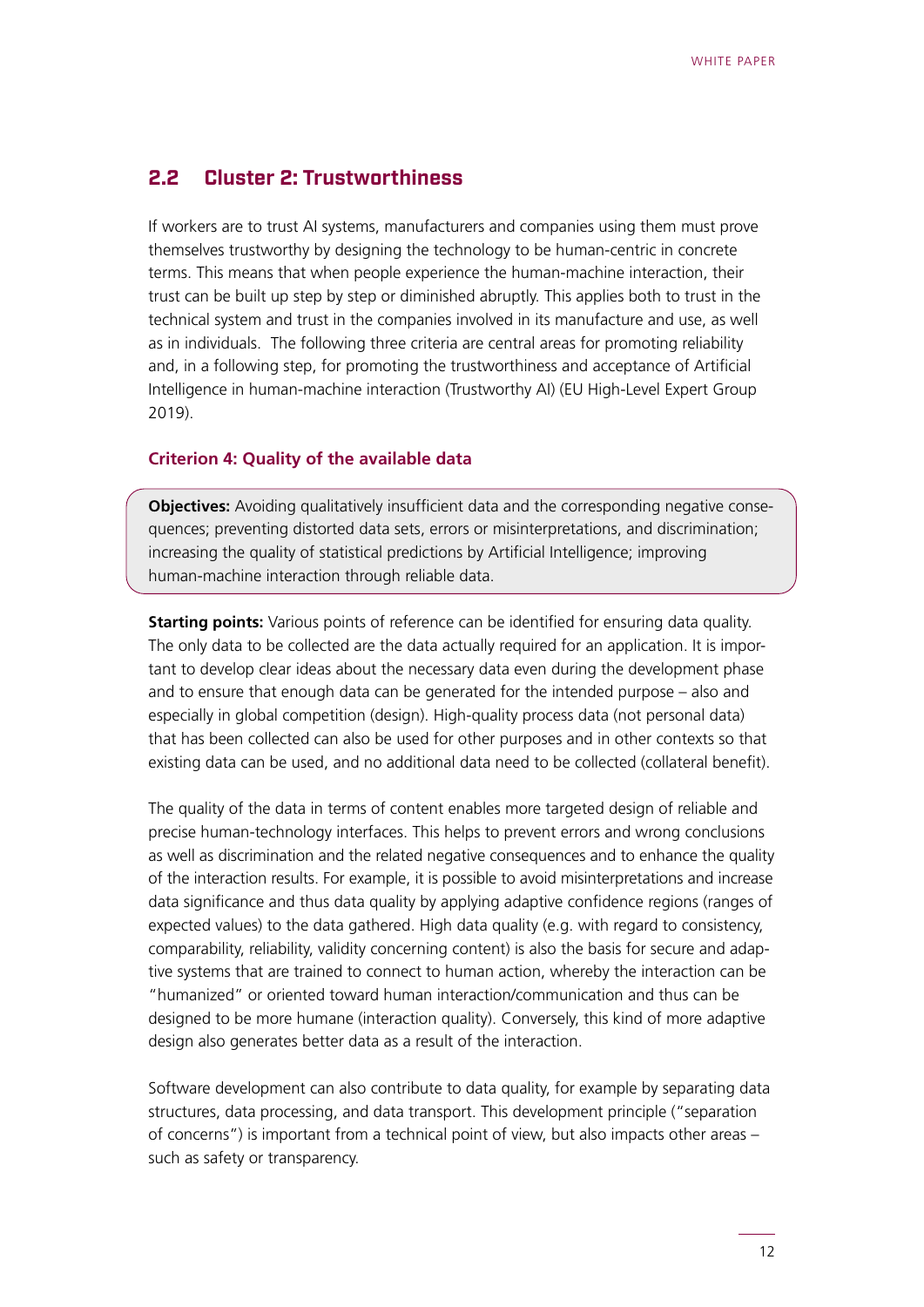#### **Criterion 5: Transparency, explainability, and consistency**

**Objectives:** Implementing explainable Artificial Intelligence approaches; developing ways for making self-learning systems understandable and creating (graded) transparency about their decision-making processes and decisions; preventing demotivation of and excessive strain on workers through contradiction-free design of the human-machine interaction.

**Starting points:** In human-machine interaction, humans are often confronted with a system so complex that is incomprehensible to them. This can result in demotivation and rejection of such systems. In order to counteract this, self-learning systems must be designed so that they provide workers with basic information about their fundamental functionality, the purposes and objectives inscribed in them, their data focus and data, and the newly formed categories, "hypotheses," results, and above all conclusions and decisions or recommendations (output) that depend on the data focus and the data. This requires easily accessible solutions that are oriented toward the target group and that promote learning and experience. Depending on the task and role of the user and on the area of application, transparency can also be graded.

All information relevant to the interaction must be presented in a way that the people concerned can understand it. Approaches from the field of explainable Artificial Intelligence, which attempts to develop methods that are useful for making self-learning systems understandable, offer pointers to help solve this problem. They focus particularly on the system's ability of self-description and its conformity to expectations. Explainable Artificial Intelligence thus makes an important contribution to the development of responsible Artificial Intelligence, which is characterized by transparency, fairness, reliability, and orientation toward ethical concepts.

Another important aspect regarding cognitive and social strain on workers is consistent and contradiction-free design of the interaction with the self-learning system. For one thing, contradictory information and processes in direct interaction at the interface generate frustration and must be avoided. For another, special care must be taken that conflicting goals in enterprise strategy are not replicated or incorporated in the AI systems – such as frequently occurring contradictions and demands in the triangle of time spent, cost efficiency, and quality, or typical tensions between abstract planning (target situation) and concrete implementation (actual situation).

If these contradictions and tensions are inscribed in the technical work systems and are thus "objectified" rather than being socially mediated or negotiated, there is a risk that they may reduce the workers' scope for action and self-efficacy and thus bring about negative consequences of strain. All in all, users should only be faced with manageable situations, including in their interaction with Artificial Intelligence. As early as the design stage,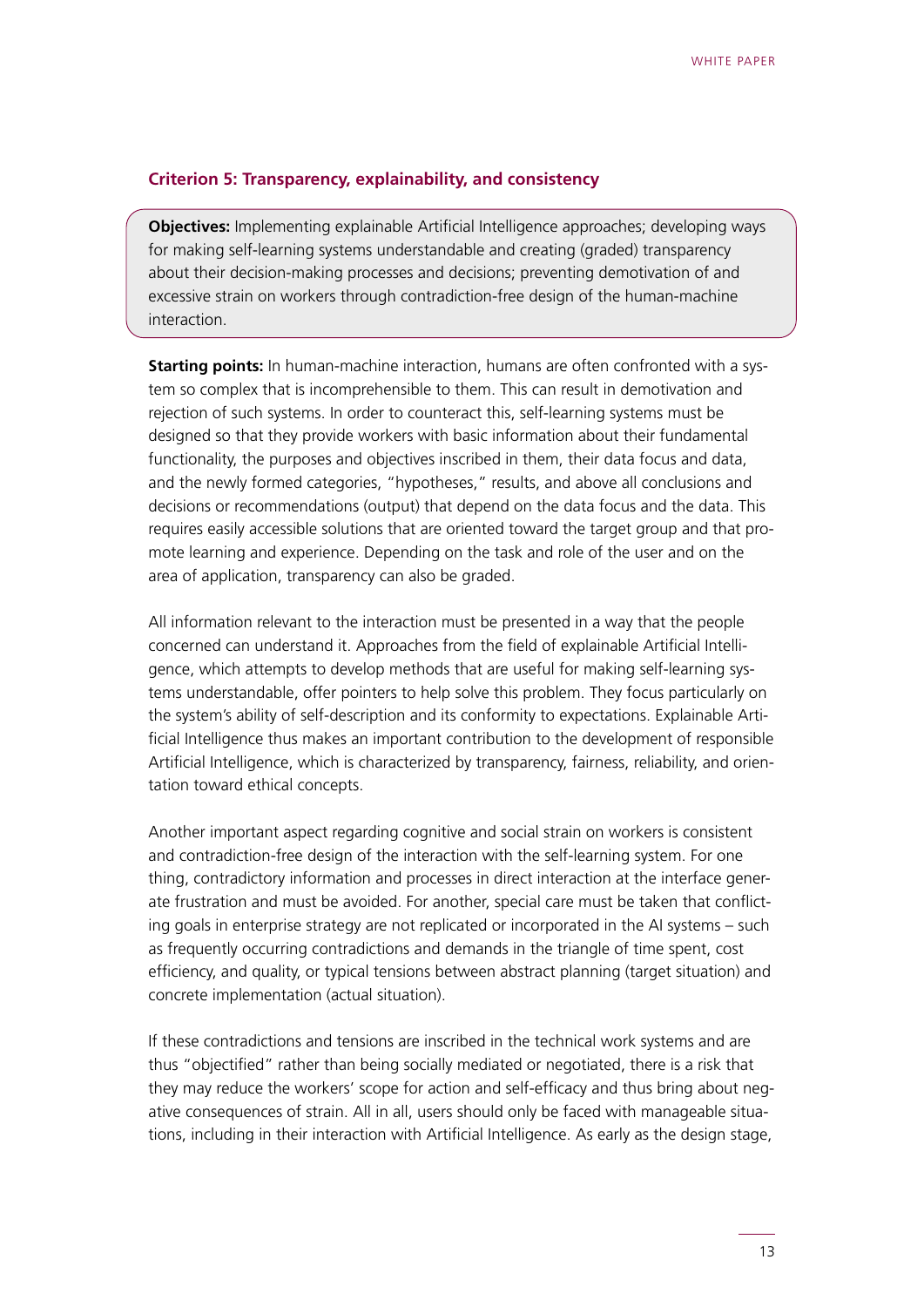attention should therefore be paid to ensure that the interaction does not result in psychological distress and its consequences (which must be reviewed in the work process, for example by means of legally required risk assessments).

If self-learning systems in human-machine interaction are designed to be comprehensible, contradiction-free, appropriate, and as part of a responsible system, this forms a stable basis for workers to trust and ultimately accept them.

#### **Criterion 6: Responsibility, liability, and trust in the system**

**Objectives:** Attributability of responsibility; competence and resources as well as control over the system as a prerequisite for assuming responsibility; extent of control over the system as an indicator of the type and extent of users' responsibility; starting points for design through trustworthy Artificial Intelligence concepts.

**Starting points:** Transparency (including objectives) and controllability of self-learning systems are necessary prerequisites if companies as well as workers are to assume responsibility. This also includes explicitly defining which information, resources, and competencies must be in place so that people can have agency in interacting with them. It is also important that the design of the human-machine interaction allows workers to act according to their work orientation and the existing rules and, if necessary, to terminate an interaction. Only then will users be willing and able to assume responsibility for their role in the interaction in the socio-technical system. Transparency and controllability are also required for self-learning systems to be perceived as trustworthy.

Estimating future system behavior is the basis for human control of the technical system. Human interaction with the system should therefore take place at an appropriate level of abstraction and be within the range of what can be expected. This scope of knowledge and action must be tailored to the interaction and must be determined and coordinated in advance (with as much participation as possible). Specifically, with respect to anchoring trust, responsibility, and liability, sufficient testing and technology assessment must be carried out in the system design phase to rule out undesired system behavior. It must be ensured that companies and workers are able to control the system, and the relevant responsibilities must be defined. The degree to which they control the system also essentially determines the type and extent of their responsibility. In practice, as well as in the basic legal sense, the ability to control is linked to the placement of responsibility within the legal entity. At the same time, this firmly emphasizes the experience of self-efficacy on the human's side.

In addition, the system design must allow for processes (input, processing, and output) to be tracked ex post and for the causes of any problems to be identified. The design must provide for appropriate methods capable of accomplishing this despite the high complexity.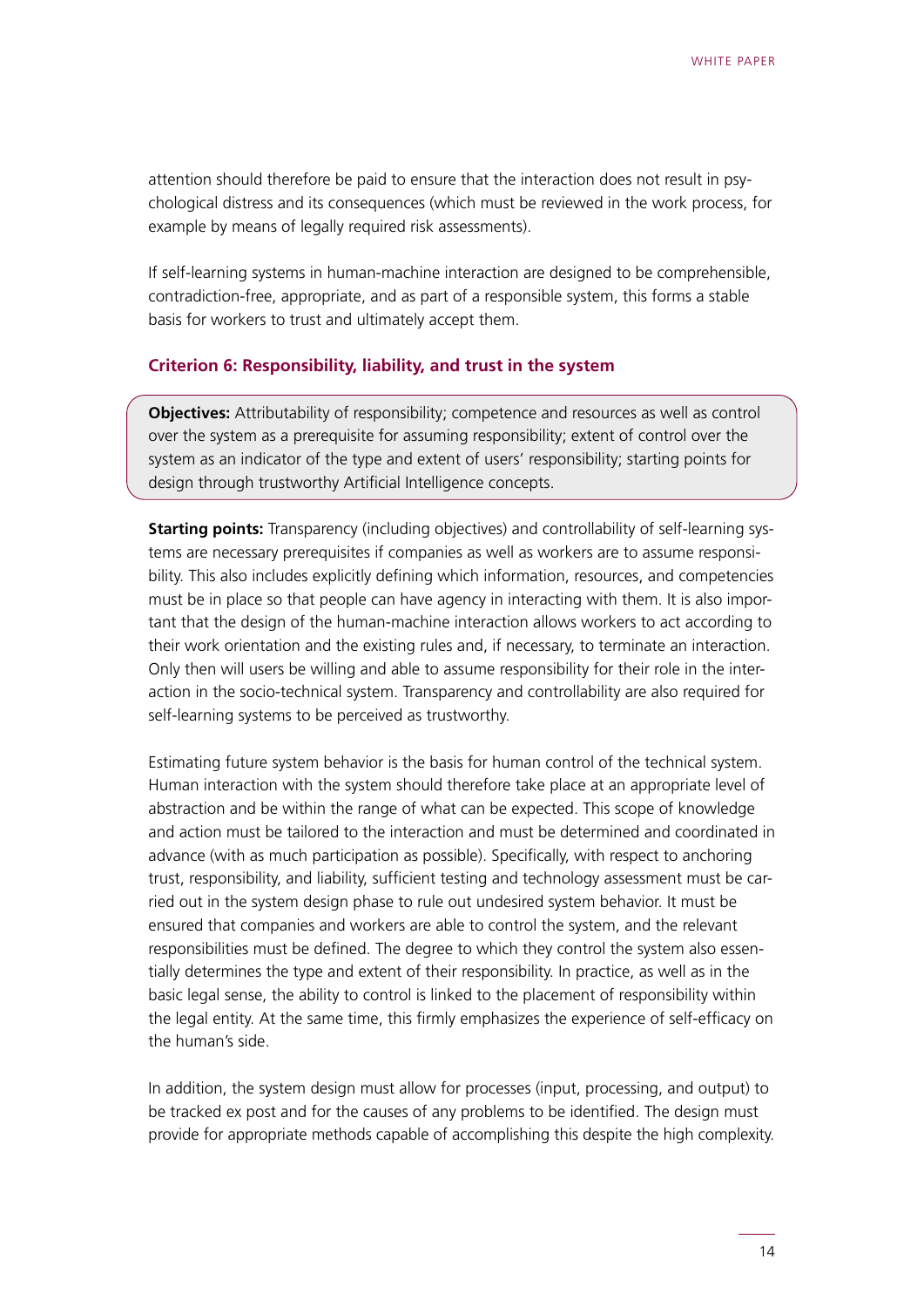<span id="page-14-0"></span>Trust in a technology is an individual and socially constructed process in which the quality of trust and also the evaluation criteria can change on the basis of experience and knowledge. This requirement can be concretized even at the design stage by means of the aspects of comprehensibility, manageability, and meaningfulness of experiencing a situation as well as interaction with a (self-)learning system. The concept of trustworthy Artificial Intelligence, which was developed by the High-Level Expert Group on Artificial Intelligence established by the European Commission, provides important starting points and formulates a framework for the use of Artificial Intelligence based on ethical guidelines (EU High-Level Expert Group 2019).

### **2.3 Cluster 3: Reasonable division of work**

The use of AI technologies and self-learning systems not only affects job profiles, competence requirements, and work processes, but also affects the "division of work" between human and machine in general. The aim is to find a reasonable "division of work" by means of human-centered design of the human-machine interaction and to provide workers with lasting relief and support in their work. At the same time, the focus is on questions of agency and situation control as well as topics concerning flexible and situation-specific adaptation of the systems. The following three criteria address the various requirements for a reasonable "division of work" between human and machine. Care should be taken that the details of the criteria are tailored to the tasks as well as to the qualification profile and competencies of the workers.

#### **Criterion 7: Appropriateness, relief from strain, and support**

**Objectives:** The capabilities of humans and machines should complement each other to achieve a reasonable "division of work"; appropriate work content and requirements; lasting relief and support of workers through AI-based assistance systems.

**Starting points:** The use of self-learning systems in various industries and areas is creating a new distribution of tasks between humans and technology. The decisive factor here is that the different abilities and characteristics of humans and technology are already considered during the design of the interactive systems. Mutually complementing the specific strengths in question can create a mutually encouraging relationship, avoid negative consequences of strain, and achieve relief and support for workers. In this way, Artificial Intelligence also provides the opportunity to promote a positive workload while at the same time avoiding overload or excessive demands.

When developing and implementing interactive AI systems, it is important to ensure that the interaction is tailored to the qualifications and competences of the users – in terms of both the content and the form of interaction (e.g. reaction times or intensity of work). Even at the design stage, it is necessary that the design is specific to the situation and the

15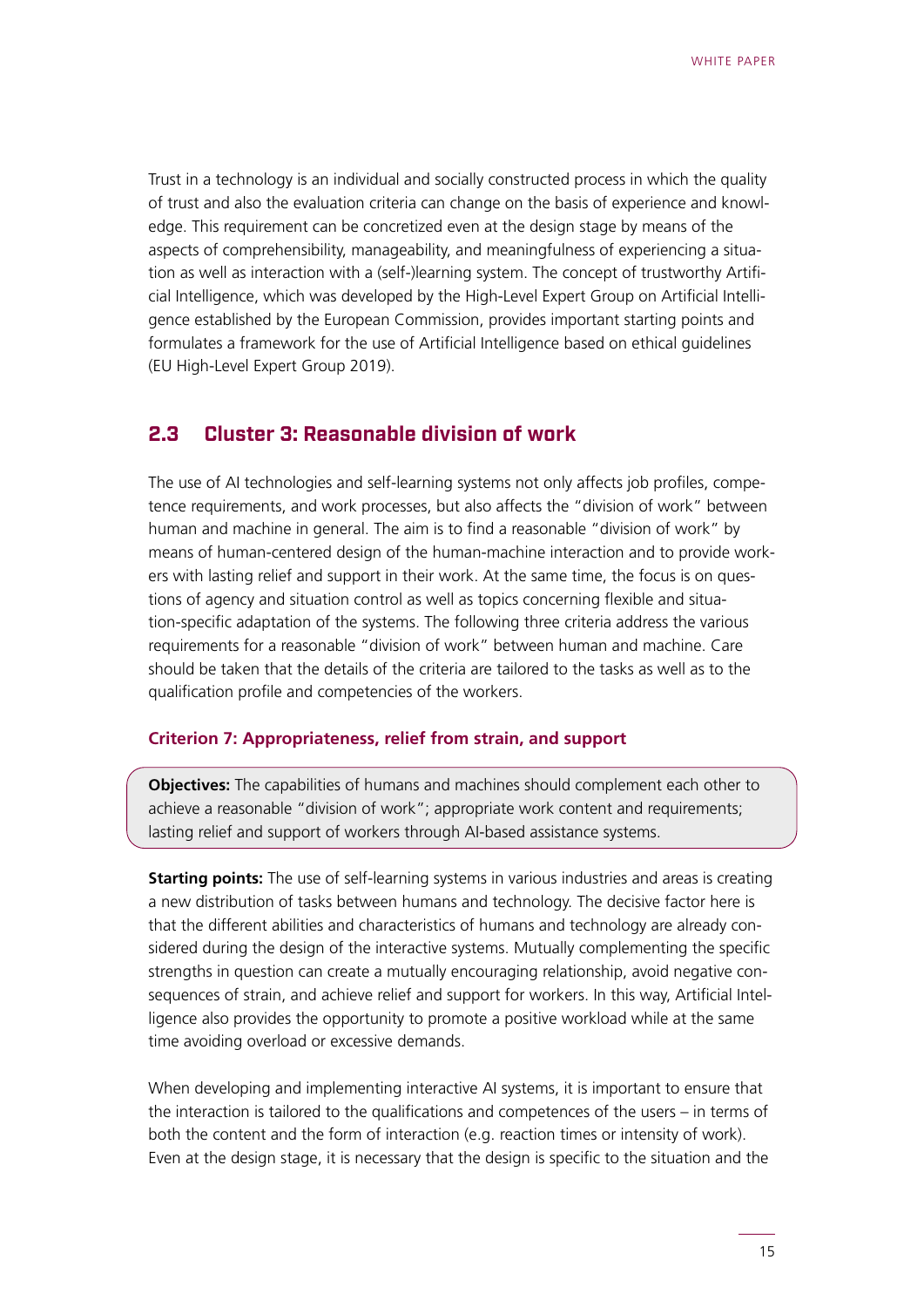users: the technology should be adapted to humans. At the same time, workers must be empowered to "work together" with AI systems. The technical design itself should promote this (see Criterion 11). It is key not only for workers, but also for leadership and management, to be able to realistically assess the potentials, but also the limits of Artificial Intelligence and learning systems in order to use them in a meaningful way and to minimize errors of judgment.

In addition, human beings should not be weakened in their central role in the work process but strengthened by interacting with Artificial Intelligence. AI-based assistance systems should therefore be designed to relieve workers of (physically or psychologically) strenuous or dangerous activities. In addition, self-learning systems can support humans concerning complex matters and tasks – for example in difficult decision-making situations – and thus empower them.

#### **Criterion 8: Agency and situation control**

**Objectives:** Targeted and transparent design of both agency and situation control in human-machine interaction; minimizing and avoiding risks and negative consequences of strain.

**Starting points:** A central demand of humane work design is that people should not be forced to orient their actions toward technical systems. However, part of the agency or situation control (Who initiates actions? Who coordinates a situation or sequence of interactions?) is inscribed in the technical system when humans interact with self-learning systems, and this is a typical characteristic of complex socio-technical arrangements. Interactive AI systems can be developed in such a way that they "ask" or "force" their users to take predetermined and sometimes even newly generated actions; as a result, the self-learning system itself takes the role of a kind of "actor" in its relationship to the persons in certain situations. Practical experience in the context of human-robot collaboration shows that self-efficacy is important to the workers on the shopfloor. In practical terms, this means that a high degree of agency and situation control can prevent dissatisfaction among workers.

If humans and technology are to collaborate and learn from each other in a highly interactive and complementary "division of work," then their roles and their agency must be clearly defined. It is important for it to be clear whether the AI application or the worker has agency at a particular point in time as well as when concrete transfers in the interaction occur. It must be transparent who is contributing what to a common process at any point in time, who has situation control for the sub-process in question, and where or how the sub-processes are connected to each other. It is necessary to define rules and to create ways to trigger transfers between human and machine (AI application) reciprocally in a targeted and transparent way – for example, if the system cannot handle a situation, or the human wants to intervene or requests support.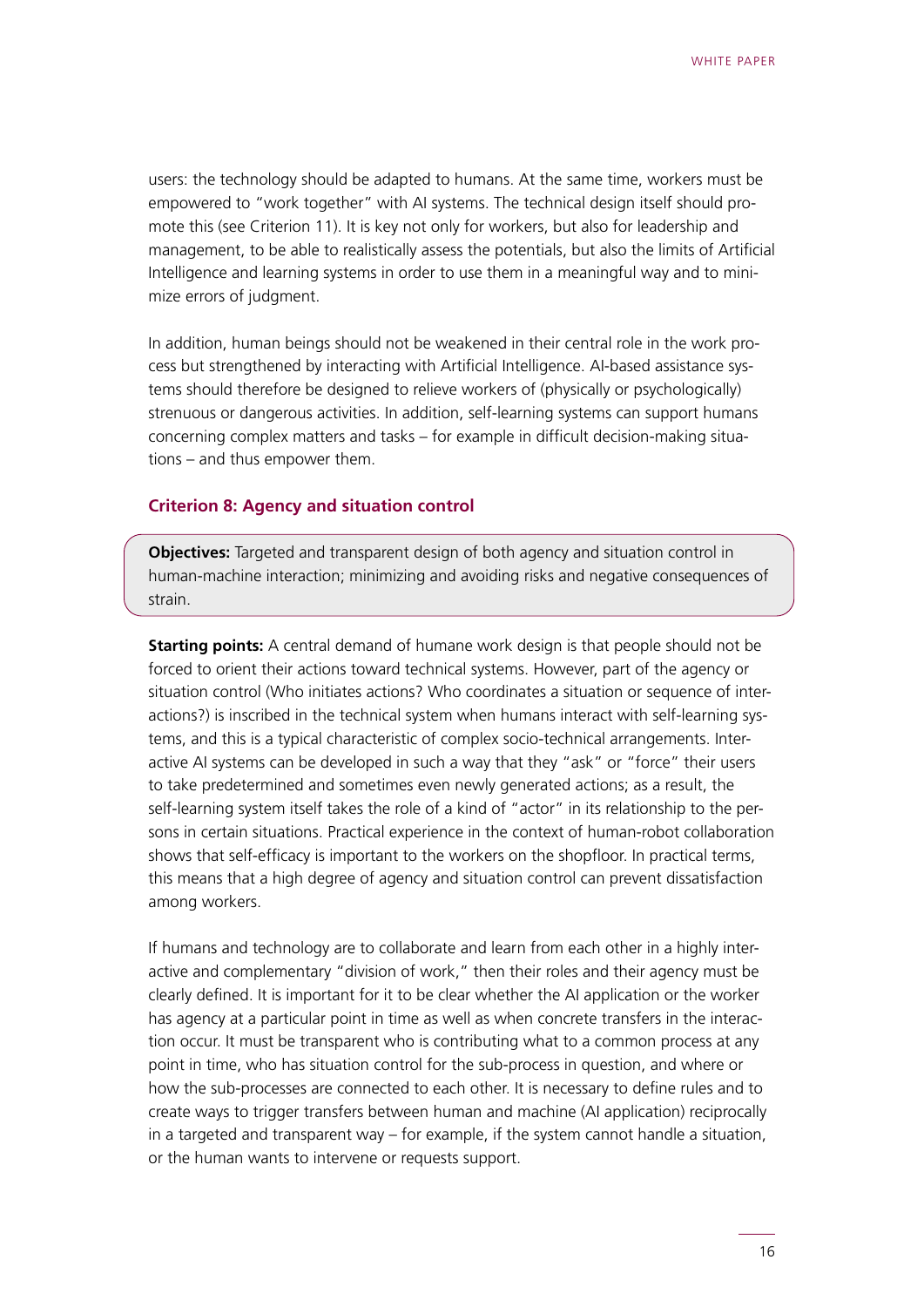This is the starting point for potentially attributing responsibility, which can relieve the situation of the burden of unclear risks. In addition, it formulates the basis for transparent and comprehensible design of self-learning systems, opens up possibilities for human intervention and company regulations, and enables options for designing human-machine interaction in a way that promotes learning. Not least, clarifying agency transparently and in an interactive and cooperative process is the linchpin for a complementary "division of work" between humans and AI systems.

#### **Criterion 9: Adaptivity, error tolerance, and customizability**

**Objectives:** Enabling self-learning systems to adapt to the users' needs and requirements and their work practice in a flexible and situation-specific way.

**Starting points:** It is hoped that self-learning systems will be able to adapt to changes in their environment and to deal with complexity more flexibly, meaning that they will be highly adaptive. If the human-machine interaction is to benefit the users long-term, the AI system must be designed to be highly socially adaptive.

This means that self-learning systems must not only be capable of translating requirements from their environment into their own system logic ("assimilative adaptivity"), but also of adapting their own processing logic to the needs of their environment and, above all, to the needs of workers ("complementary adaptivity").

This implies a large number of prerequisites for highly interactive AI systems in a work context. It means, for example, that their design must "plan" for AI systems to allow and even support unforeseen processes of appropriation during their use. This goes far beyond the usual requirements for technology development – such as robustness, error tolerance, and customizability.

Ultimately, this criterion refers to self-learning systems now being capable of enabling implicit programmability in the usage process. Thus, the design would no longer focus on the user experience, but on user empowerment.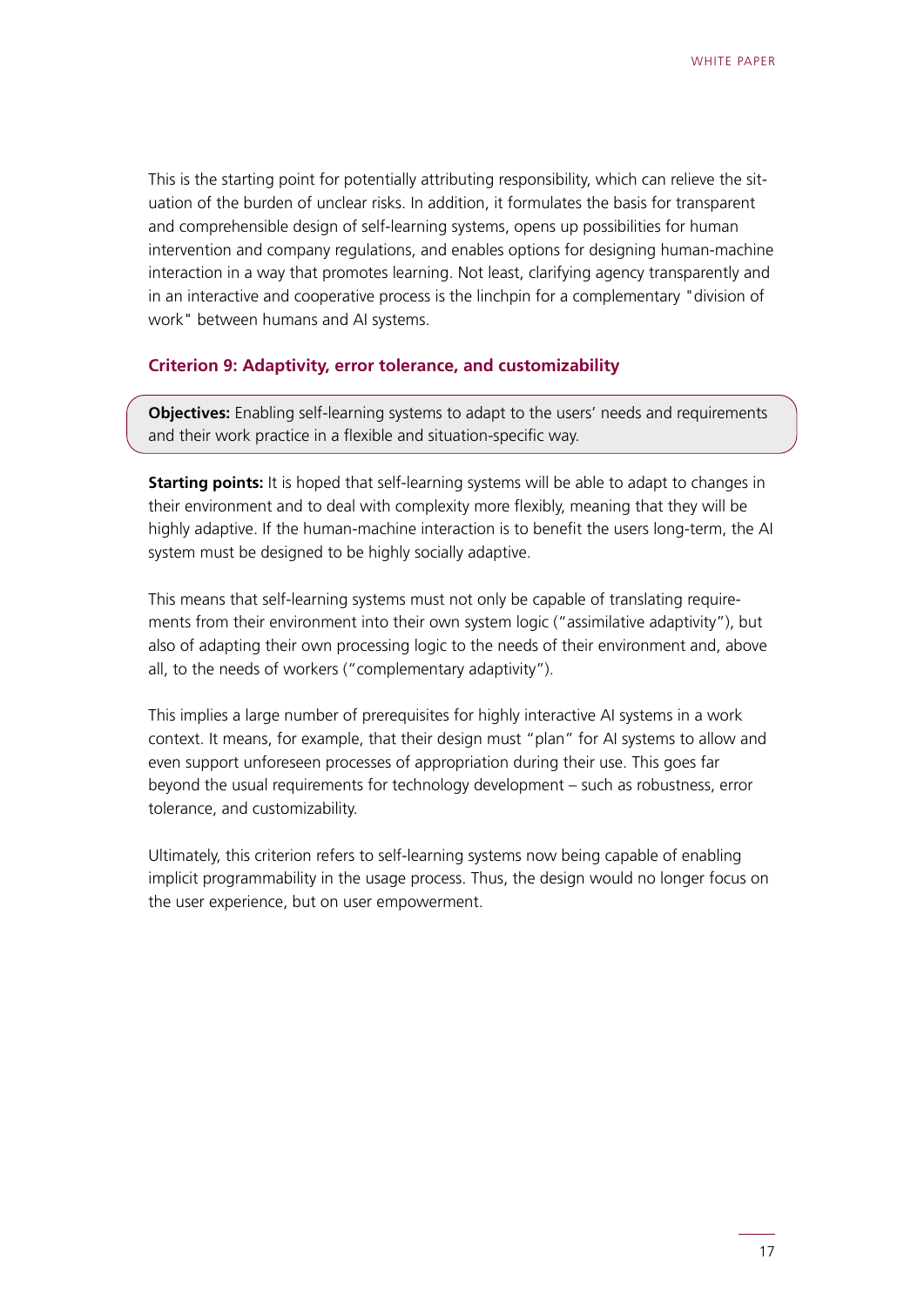### <span id="page-17-0"></span>**2.4 Cluster 4: Supportive working conditions**

Self-learning systems can take on human work and thus potentially reduce the opportunities for humans to perceive with their senses, to learn, and to practice, as well as to experience competence. When designing Artificial Intelligence, care should therefore be taken to address basic human needs in a targeted manner. This applies to task profiles and the "division of work" between human and machine as well as to the design of the user interface. In concrete terms, this means that the design of human-machine interaction must ensure scope for action and richness of work, enable humans and the AI system to learn from each other and gain experience, and be sensitive to the requirements and functions of communication, cooperation, and integration. Three further design criteria are presented below.

#### **Criterion 10: Scope for action and richness of work**

**Objectives:** Safeguarding and (where appropriate) expanding the workers' scope of action (in particular autonomy and freedom to decide as well as a variety of options for action); inclusion of basic human needs for meaningful, motivating work that promotes health and personal development.

**Starting points:** Scope of action is understood to be the degree of autonomy and freedom to decide as well as the variety of opportunities available to a person at work to act and shape things. This applies to the goals, the work content and the concrete execution of tasks as well as to the structuring (organizational and technical) framework. In addition, the aspect of richness of work, i.e. the enrichment of activities with varied, challenging, and supportive content (job enrichment), should be taken into account. Expanding the scope for action and rich work are key aspects of the humanization of the realm of work and offer important points of reference for designing human-machine interaction.

Concerning the design and use of Artificial Intelligence, this means that care must be taken to ensure that these technical systems do not restrict the users' scope of action and do not take over precisely those parts of the work content that have a motivating, qualifying, and health-promoting effect. On the contrary, Artificial Intelligence should enable and expand the scope of action by making previously impossible actions achievable. The human-machine interaction when using Artificial Intelligence can itself provide new work content that is challenging and motivating and that promotes development.

#### **Criterion 11: Conducive to learning and gaining experience**

**Objectives:** Designing human-machine interaction in a way that promotes learning and experience; facilitating humans learning from the machine and vice versa; comprehensible and adaptive design of systems for acquiring and integrating knowledge and experience; ensuring the transfer of data into information or of information into knowledge.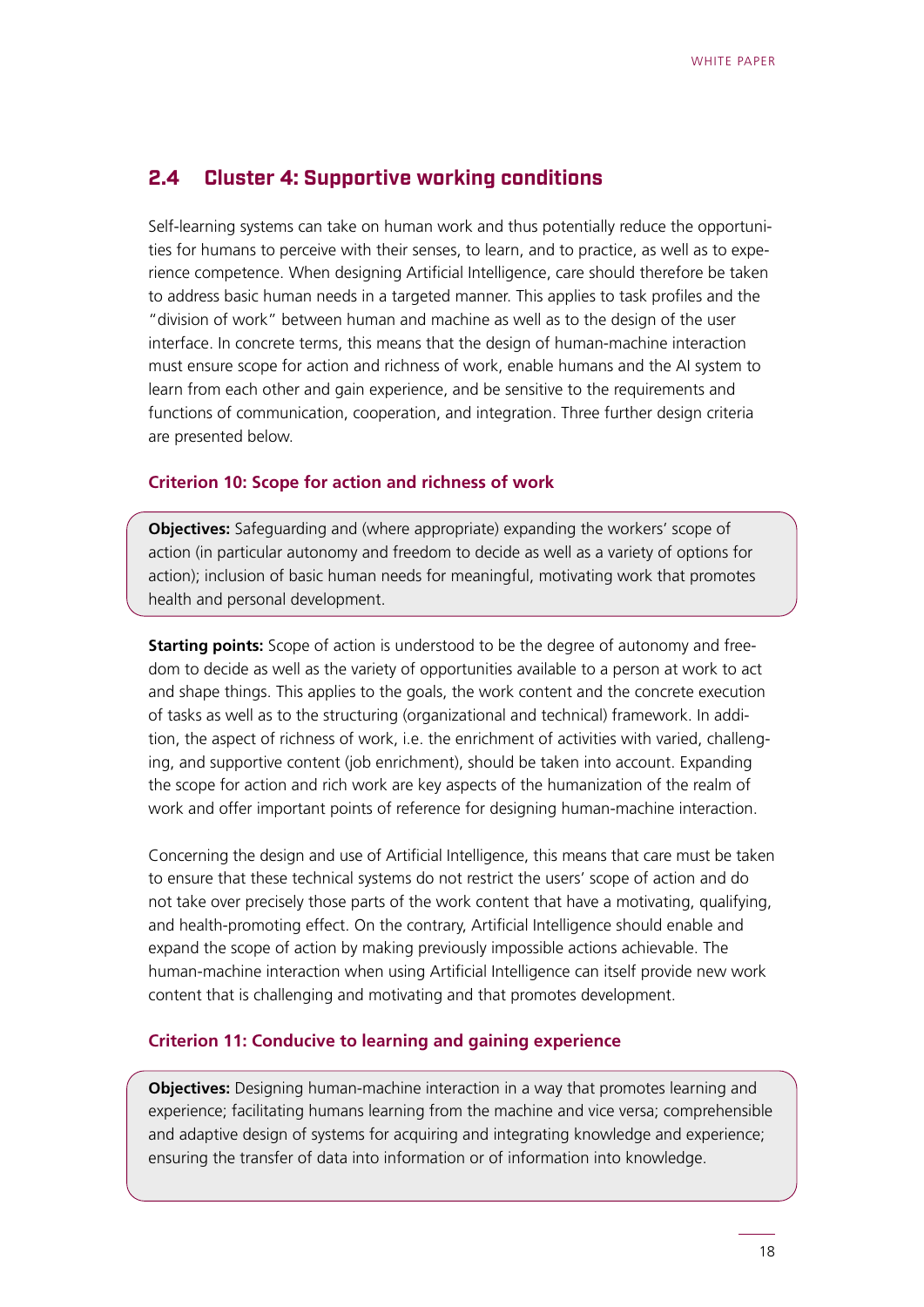**Starting points:** Considering the essential differences between human and machine in acquiring, processing, storing, reproducing, retrieving, and applying knowledge is a prerequisite for implementing the criterion in order to meet the heterogeneous requirements both sides place on learning and to enable mutual learning.

Therefore, firstly, interaction with AI systems must be designed to promote users in learning and gaining experience. This concerns transparent (explainable AI) and mutually adaptive design in order to enable the acquisition of knowledge and experience in the usage process. Conflicting goals may emerge at this point, for example in relation to worker data privacy and individualized learning; such conflicts can, however, be solved by suitable regulations and corresponding design. This also concerns integrating specific learning content (qualifications) in human-machine interaction in a targeted manner as well as implementing design that takes this up in its didactic approach, for example design of assistance systems.

Secondly, designing the human-machine interaction to promote mutual learning can improve the AI system's performance and accuracy of fit by enabling users to interactively validate and, as appropriate, correct the learning content (data quality) and the learning behavior (links) of the intelligent system. Mutually learning-friendly design also increases the probability that people are willing to contribute their knowledge and experience to AI systems.

This type of complementary approach offers great opportunities, especially for dealing with complex situations. It is only in the socio-technical system that data can be contextualized to information and transformed into knowledge that can be applied to concrete situations and transferred. Only then can machine-learned content and human experience be integrated in a meaningful way.

Especially when AI systems take on farreaching and relevant activities and when opportunities for acquiring knowledge and experience may become scarce, designing human-machine interaction in a way that promotes learning and experience is of great importance – above all to maintain and expand knowledge, experience, and competencies and to strengthen users' self-efficacy – but also, of course, to promote innovation from within the processes and to enable users to assess the performance of the AI system and, as appropriate, to correct or improve it.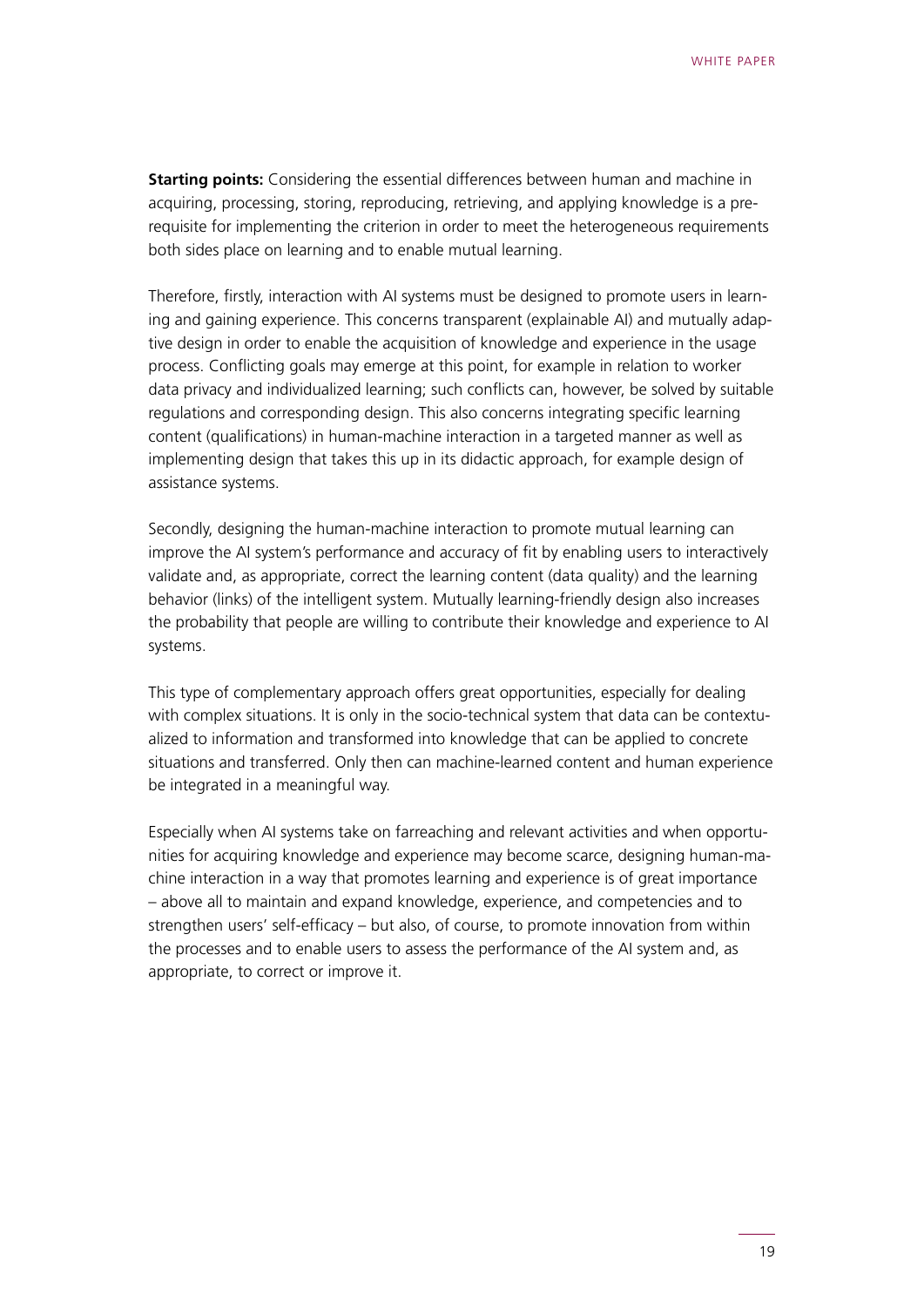#### **Criterion 12: Communication, cooperation, and social embeddedness**

**Objectives:** Dual sensitization of Artificial Intelligence for social contexts and structures; strengthening and supporting interpersonal communication, collaboration, and connectedness through AI systems.

**Starting points:** Communication, cooperation, and integration are essential basic conditions for high-quality and efficient work, sense-making, and integration. For one thing, this applies to the formal parts of work, which are planned and designed in advance and are reflected in formal work requirements, organization of work, and technology design. For another, it is about informal work practice, situational coordination, and innovations for flexibly coping with the parts of work that cannot be planned.

A major challenge for designing human-machine interaction lies in making Artificial Intelligence "sensitive" in two ways to social contexts and structures: for one thing, Artificial Intelligence can – to a very limited extent – act as a "cooperation partner"; for another, human-machine interaction must be designed in such a way that it does not prevent or replace necessary and beneficial interpersonal communication, cooperation, and connectedness, but at best even supports them in a goal-oriented manner.

AI-based technologies can support this in a variety of ways – for example, by relieving workers of standard communication, by independently collecting data from data silos and making them available for decision-making, by providing knowledge carriers with the information they need to make decisions, by "matching" or identifying knowledge carriers and connecting them in a situation-specific way, or by becoming "cooperation partners" themselves. AI-based technologies in interactive systems should be designed so that the technical system recognizes or takes up the human being's abilities and skills, i.e. competences, during the collaboration and that the functionalities in the interaction are adapted to this. For example, collaborative robots (cobots) working with people performing manual labor should be adapted to those individuals' physical abilities, skills, and experience (e.g. regarding process design).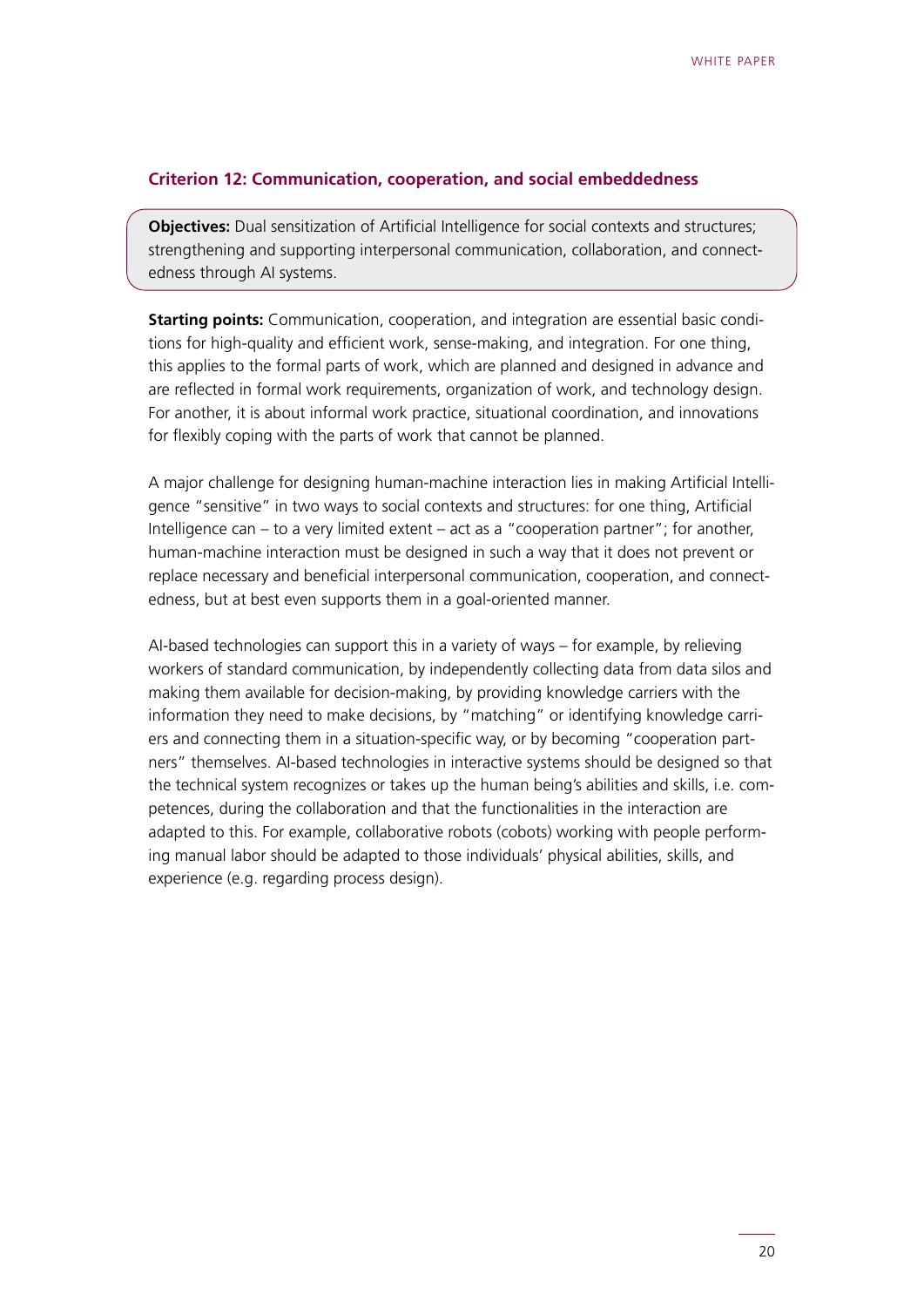# <span id="page-20-0"></span>3. Implementing the criteria and outlook

The criteria presented are intended to provide an important impulse for human-centered and future-oriented design of human-machine interaction when using Artificial Intelligence long-term. In addition, they are to contribute to developing a new distribution of tasks between workers and technical systems – in this case, self-learning systems in particular.

The criteria are to be understood as guidance with concrete starting points for developing and deploying Artificial Intelligence (summary overview in Table 1). It should be noted that the design criteria must be concretized further for the application in question. In the process, conflicts of goals and interests emerge which must be negotiated and processed or regulated within the framework of existing law. In addition, the criteria can be interlinked with similar concepts (such as the approaches of human-centered design or experienceconducive technology design) and should be incorporated in ongoing activities – such as the development of norms and standards.

The set of criteria is one of three building blocks of a design tool (under development) for human-machine interaction employing Artificial Intelligence (Figure 2). The design criteria (1) provide a comprehensive overview of the design requirements. An evaluation schema (2) of the entire socio-technical arrangement is introduced as well in order to enable overall evaluation across these criteria from a different perspective. This involves evaluation of the quality and intensity of the interaction between humans and technology – following different levels of autonomy (acatech/Fachforum autonome Systeme 2017, Plattform Industrie 4.0 2019a) or different levels of criticality.



#### **Figure 2: Design concept for human-machine interaction**

Source: Huchler.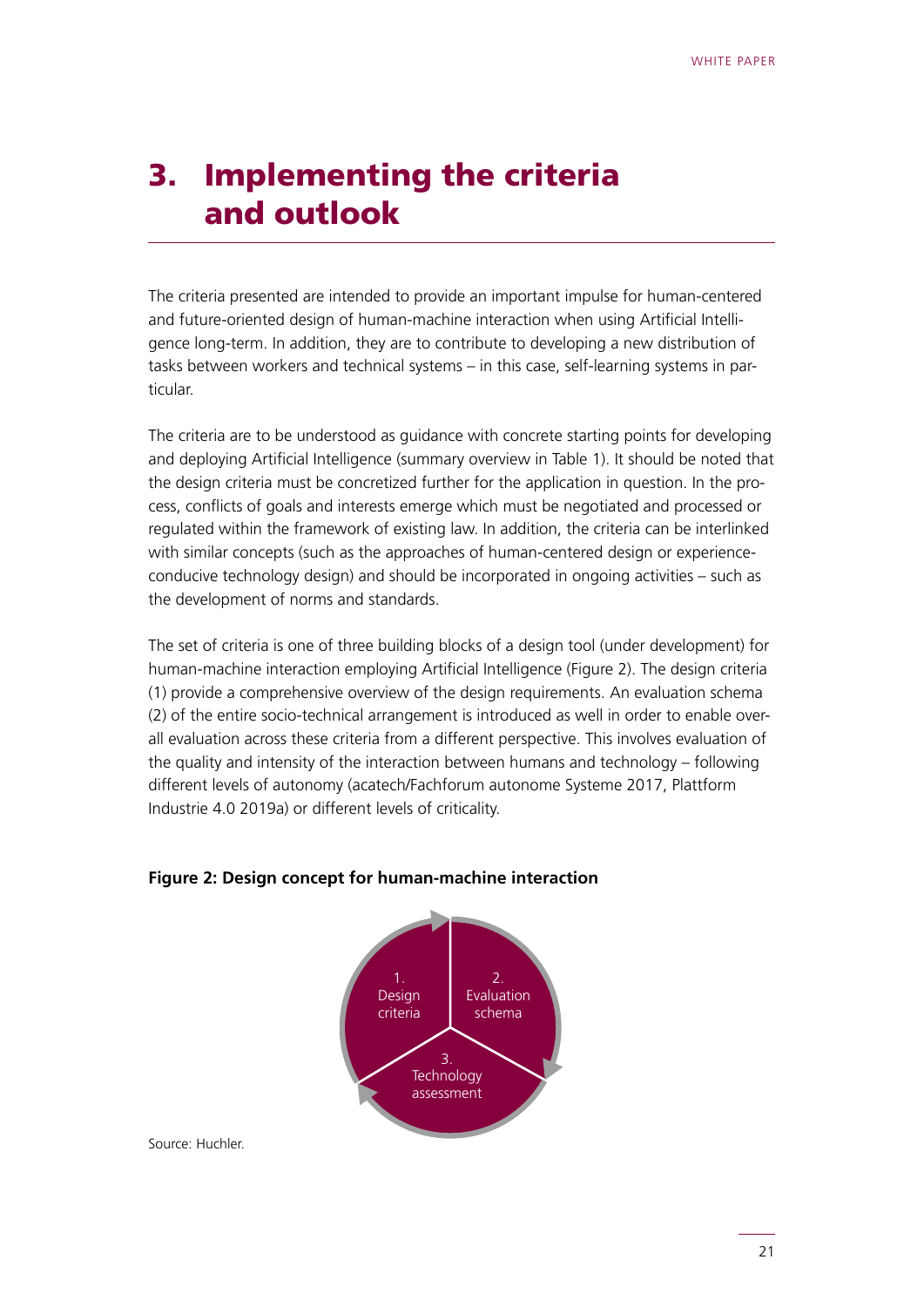Beginning with the evaluation of human-machine interaction, one can extend the horizon of observation step by step by means of technology assessment to enable a comprehensive view of the consequences and requirements (3): from the potential effects on the concrete interaction situation of human-machine interaction on the ground, via the consequences for the working environment (such as cooperation, leadership, or organization of work) or the company (such as qualification, technology development and use of technology, product quality, or value creation concepts) to the consequences for society (such as jobs, income, education, cohesion, or consumer protection).

Not least, the design of human-machine interaction in highly interactive AI systems constitutes only a small part of the demands that Artificial Intelligence places on the transformation of work. Therefore, the design criteria should be supplemented and revised by a further white paper on questions of implementation and change management in companies in view of the increasing use of self-learning systems in the working environment.

| <b>Protection of the individual</b>         |                                                                                             |  |  |  |
|---------------------------------------------|---------------------------------------------------------------------------------------------|--|--|--|
| Protection of safety and                    | Avoiding risks to workers' physical and mental health<br>٠                                  |  |  |  |
| health                                      | Protecting against accidents and damage (personal injury and dam-<br>age to property)       |  |  |  |
|                                             | Preventing negative physical or psychological consequences of strain<br>۰                   |  |  |  |
| Data privacy and<br>responsible performance | Protecting personality rights, data economy, and purpose limitation<br>of data use          |  |  |  |
| monitoring                                  | Avoiding data analysis for unjustified performance monitoring                               |  |  |  |
|                                             | Developing a positive culture of performance feedback                                       |  |  |  |
|                                             | Transparency about data analysis and use; empowering workers to<br>handle data transparency |  |  |  |
| Diversity sensitivity and                   | Protecting against discrimination of individuals or groups                                  |  |  |  |
| non-discrimination                          | Existing legal system as the basis for diversity sensitivity and non-<br>discrimination     |  |  |  |

#### **Table 1: Criteria for the design of human-machine interaction**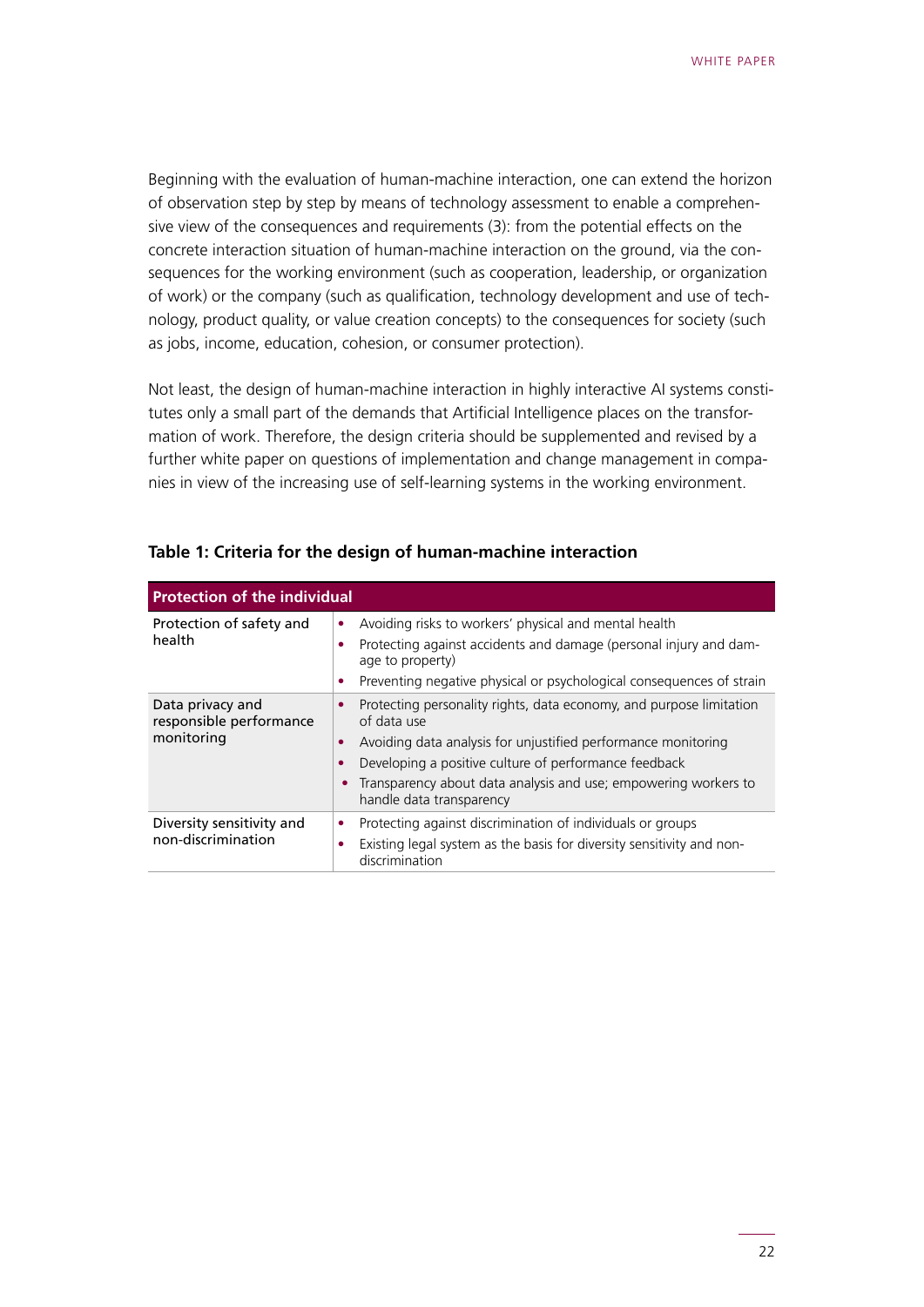| <b>Trustworthiness</b>                                        |                                                                                                                                                                                                                                                                                                                                                                                   |  |  |  |  |
|---------------------------------------------------------------|-----------------------------------------------------------------------------------------------------------------------------------------------------------------------------------------------------------------------------------------------------------------------------------------------------------------------------------------------------------------------------------|--|--|--|--|
| Quality of the<br>available data                              | Avoiding qualitatively insufficient data<br>٠<br>Preventing distorted data sets, errors/misinterpretations, and<br>٠<br>discrimination<br>Improving human-machine interaction through reliable data<br>$\bullet$                                                                                                                                                                  |  |  |  |  |
| Transparency, explain-<br>ability and consistency             | Implementing explainable Artificial Intelligence approaches<br>٠<br>Developing methods useful for making self-learning systems<br>٠<br>understandable<br>Creating (graded) transparency about decision-making processes of<br>$\bullet$<br>self-learning systems<br>Preventing demotivation of workers through contradiction-free<br>٠<br>design of the human-machine interaction |  |  |  |  |
| Responsibility, liability<br>and trust in the system          | Transparency and attributability of responsibility<br>$\bullet$<br>Competence and control over the system as a prerequisite for taking<br>$\bullet$<br>responsibility<br>Extent of control over the system as an indicator of the type and<br>٠<br>extent of users' responsibility<br>Starting points following the concepts of trustworthy Artificial<br>٠<br>Intelligence       |  |  |  |  |
| <b>Reasonable division of work</b>                            |                                                                                                                                                                                                                                                                                                                                                                                   |  |  |  |  |
| Appropriateness, relief<br>from strain, and support           | Appropriate work content and requirements<br>٠<br>Mutually complementing human and machine capabilities to achieve<br>٠<br>a reasonable division of work<br>Lasting relief and support of workers through AI-based assistance<br>٠<br>systems<br>Enabling workers to work with AI systems<br>٠                                                                                    |  |  |  |  |
| Agency and situation<br>control                               | Targeted and transparent design of agency and situation control<br>٠<br>Minimizing and avoiding risks and negative consequences of strain<br>٠                                                                                                                                                                                                                                    |  |  |  |  |
| Adaptivity, error tolerance,<br>and customizability           | Enabling self-learning systems to adapt flexibly and situationally to<br>$\bullet$<br>the needs and requirements and to the working practice of the users                                                                                                                                                                                                                         |  |  |  |  |
| <b>Supportive working conditions</b>                          |                                                                                                                                                                                                                                                                                                                                                                                   |  |  |  |  |
| Scope for action and rich-<br>ness of work                    | Securing and, as appropriate, expanding workers' scope for action<br>٠<br>(especially autonomy and freedom to decide as well as the variety of<br>possible actions)<br>Inclusion of basic human needs for meaningful, motivating work<br>٠<br>that promotes health and personality development                                                                                    |  |  |  |  |
| Conducive to learning and<br>gaining experience               | Facilitating humans learning from the machine and vice versa<br>$\bullet$<br>Comprehensible and adaptive design of systems for integrating<br>٠<br>knowledge and experience<br>Ensuring the transfer of data into information or of information into<br>٠<br>knowledge                                                                                                            |  |  |  |  |
| Communication, coopera-<br>tion, and social embed-<br>dedness | Dual sensitization of Artificial Intelligence for social contexts and<br>٠<br>structures<br>Supporting interpersonal communication, collaboration, and<br>٠<br>connectedness<br>Artificial Intelligence as a cooperation partner<br>٠                                                                                                                                             |  |  |  |  |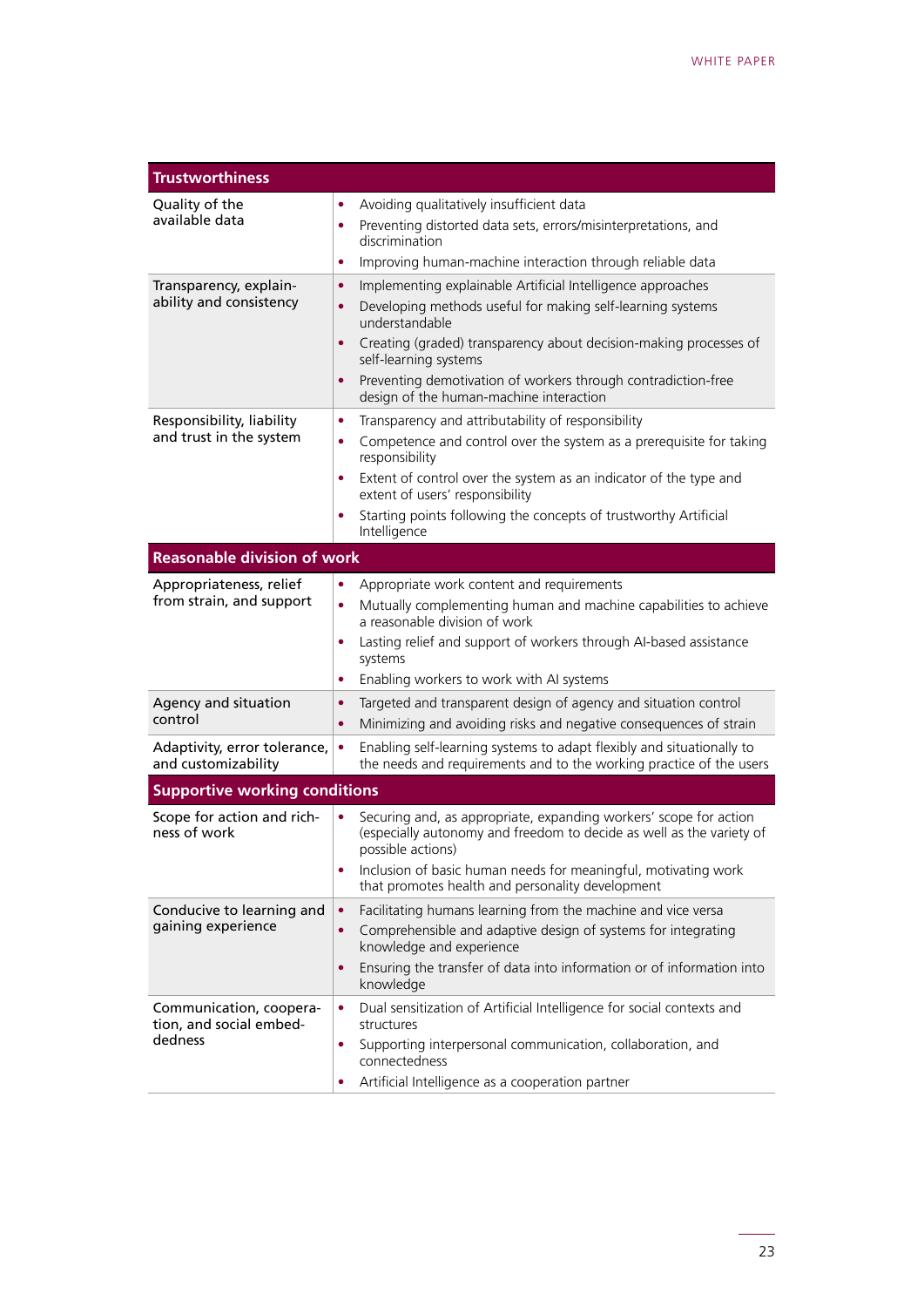# <span id="page-23-0"></span>About this White Paper

This paper was prepared by the Working Group Future of Work and Human-Machine Interaction of Plattform Lernende Systeme. As one of seven working groups, it examines the potentials and challenges arising from the use of Artificial Intelligence in the realm of work and the lifeworld. It focuses on questions of transformation and the development of humane working conditions. In addition, it addresses the requirements and options for qualification and lifelong learning as well as starting points for designing human-machine interaction and the division of work between humans and technology.

#### **Authors:**

Dr. Norbert Huchler (Lead author), Institut für Sozialwissenschaftliche Forschung e.V. (ISF-München) Prof. Dr. Lars Adolph, Bundesanstalt für Arbeitsschutz und Arbeitsmedizin (BAuA) Prof. Dr. Elisabeth André, Universität Augsburg Prof. Dr.-Ing. Prof. e. h. Wilhelm Bauer, Fraunhofer-Institut für Arbeitswirtschaft und Organisation IAO und Universität Stuttgart Nadine Bender, KUKA Deutschland GmbH Dr. Nadine Müller, Vereinte Dienstleistungsgewerkschaft (ver.di) Dr. Rahild Neuburger, Ludwig-Maximilians-Universität München Dr.-Ing. Matthias Peissner, Fraunhofer-Institut für Arbeitswirtschaft und Organisation (IAO) Prof. Dr. Jochen Steil, Technische Universität Braunschweig Prof. Dr. Ing. Sascha Stowasser, Institut für angewandte Arbeitswissenschaft (ifaa) Oliver Suchy, Deutscher Gewerkschaftsbund (DGB)

#### **The Working Group is directed by:**

Prof. Dr. Elisabeth André, Universität Augsburg Prof. Dr.-Ing. Prof. e.h. Wilhelm Bauer, Fraunhofer-Institut für Arbeitswirtschaft und Organisation IAO und Universität Stuttgart

#### **The members of the Working Group:**

Prof. Dr. Lars Adolph, Bundesanstalt für Arbeitsschutz und Arbeitsmedizin (BAuA) Prof. Dr.-Ing. Jan C. Aurich, Technische Universität Kaiserslautern Vanessa Barth, IG Metall Klaus Bauer, TRUMPF Werkzeugmaschinen GmbH + Co. KG Nadine Bender, KUKA Deutschland GmbH Prof. Dr. Angelika Bullinger-Hoffmann, Technische Universität Chemnitz Prof. Dr.-Ing. Barbara Deml, Karlsruher Institut für Technologie (KIT) Prof. Dr. Prof. h.c. Andreas Dengel, Technische Universität Kaiserslautern und Deutsches Forschungszentrum für Künstliche Intelligenz (DFKI) GmbH Dr. Jan-Henning Fabian, ABB AG Prof. Dr.-Ing. Sami Haddadin, Munich School of Robotics and Machine Intelligence, Technische Universität München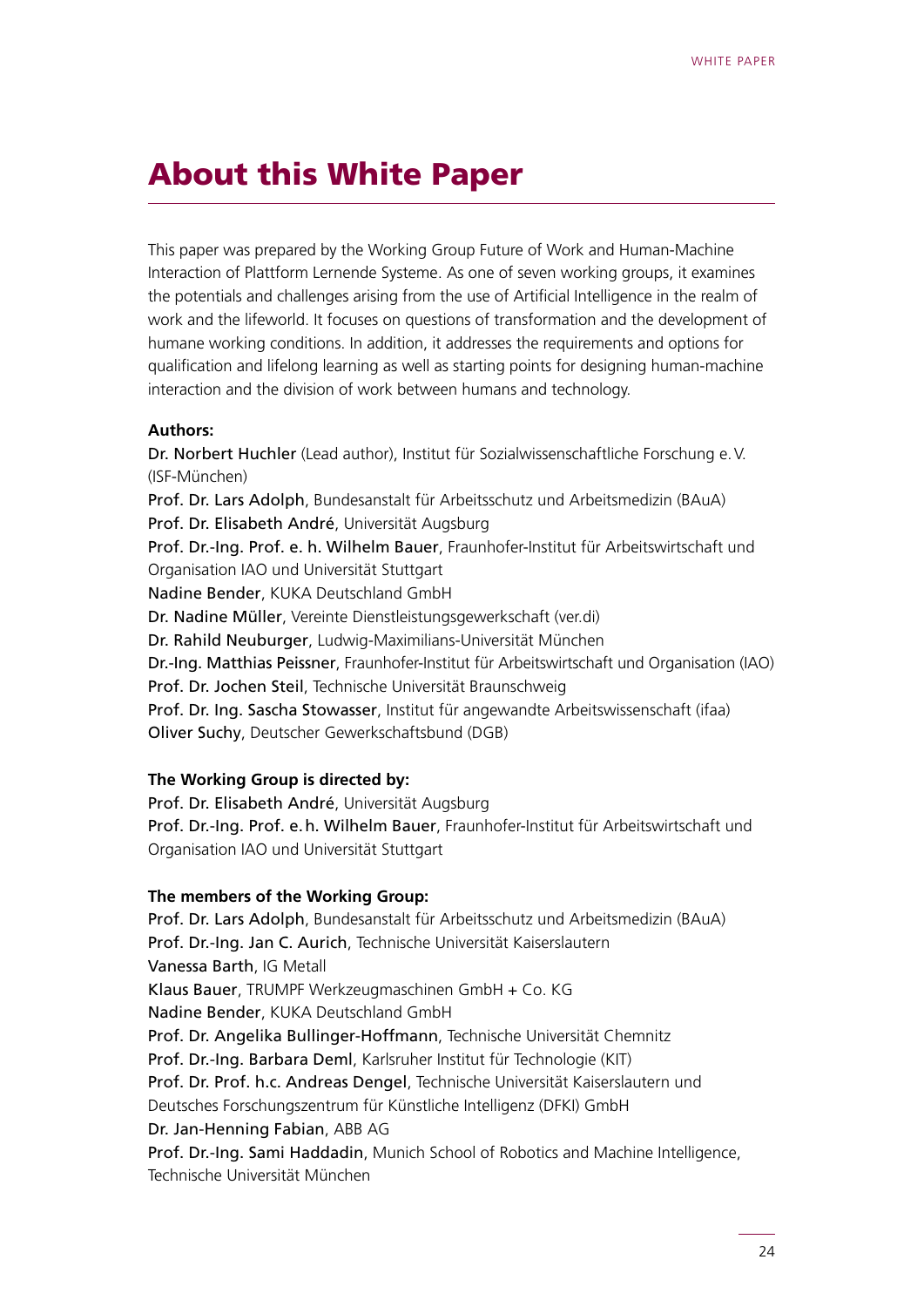Prof. Dr. Michael Heister, Bundesinstitut für Berufsbildung (BIBB) Prof. Dr.-Ing. Rolf Hiersemann, Hiersemann Prozessautomation GmbH Dr. Norbert Huchler, Institut für Sozialwissenschaftliche Forschung e.V. (ISF-München) Dr. Nadine Müller, Vereinte Dienstleistungsgewerkschaft (ver.di) Dr. Rahild Neuburger, Ludwig-Maximilians-Universität München Dr.-Ing. Matthias Peissner, Fraunhofer-Institut für Arbeitswirtschaft und Organisation (IAO) Prof. Dr.-Ing. Annika Raatz, Leibniz Universität Hannover Prof. Dr.-Ing. Jürgen Roßmann, Rheinisch-Westfälische Technische Hochschule Aachen Prof. Dr. Christoph M. Schmidt, RWI – Leibniz-Institut für Wirtschaftsforschung und Ruhr-Universität Bochum Dr. Anke Soemer, Fraunhofer-Gesellschaft zur Förderung der angewandten Forschung e.V. Prof. Dr. Jochen Steil, Technische Universität Braunschweig Andrea Stich, Infineon Technologies AG Oliver Suchy, Deutscher Gewerkschaftsbund (DGB) Prof. Dr.-Ing. Sascha Stowasser, Institut für angewandte Arbeitswissenschaft (ifaa) Dr. Hans-Jörg Vögel, BMW Group Jochen Werne, Prosegur Cash Services Germany GmbH

#### **The Working Group is supported by:**

Dr. Chi-Tai Dang, Universität Augsburg Dr.-Ing. Jan Harder, Munich School of Robotics and Machine Intelligence, Technische Universität München Dr. Andreas Heindl, Managing Office, Plattform Lernende Systeme Dr.-Ing. Michael Wächter, Technische Universität Chemnitz

#### **Editorial**

Dr. Andreas Heindl, Managing Office, Plattform Lernende Systeme Dr. Ursula Ohliger, Managing Office, Plattform Lernende Systeme Alexander Mihatsch, Managing Office, Plattform Lernende Systeme

### About the Plattform Lernende Systeme

Designing self-learning systems in the interests of society – this was the aim of the Plattform Lernende Systeme, which was initiated in 2017 by the Federal Ministry of Education and Research at the suggestion of the Autonomous Systems Forum of the High-Tech Forum and acatech – The National Academy of Science and Engineering. The platform bundles the existing expertise in the field of Artificial Intelligence and supports Germany's further path to becoming a leading international technology provider. The approximately 200 members of the platform are organized in working groups and a steering committee. They demonstrate the personal, social, and economic benefits of self-learning systems and identify challenges and design options.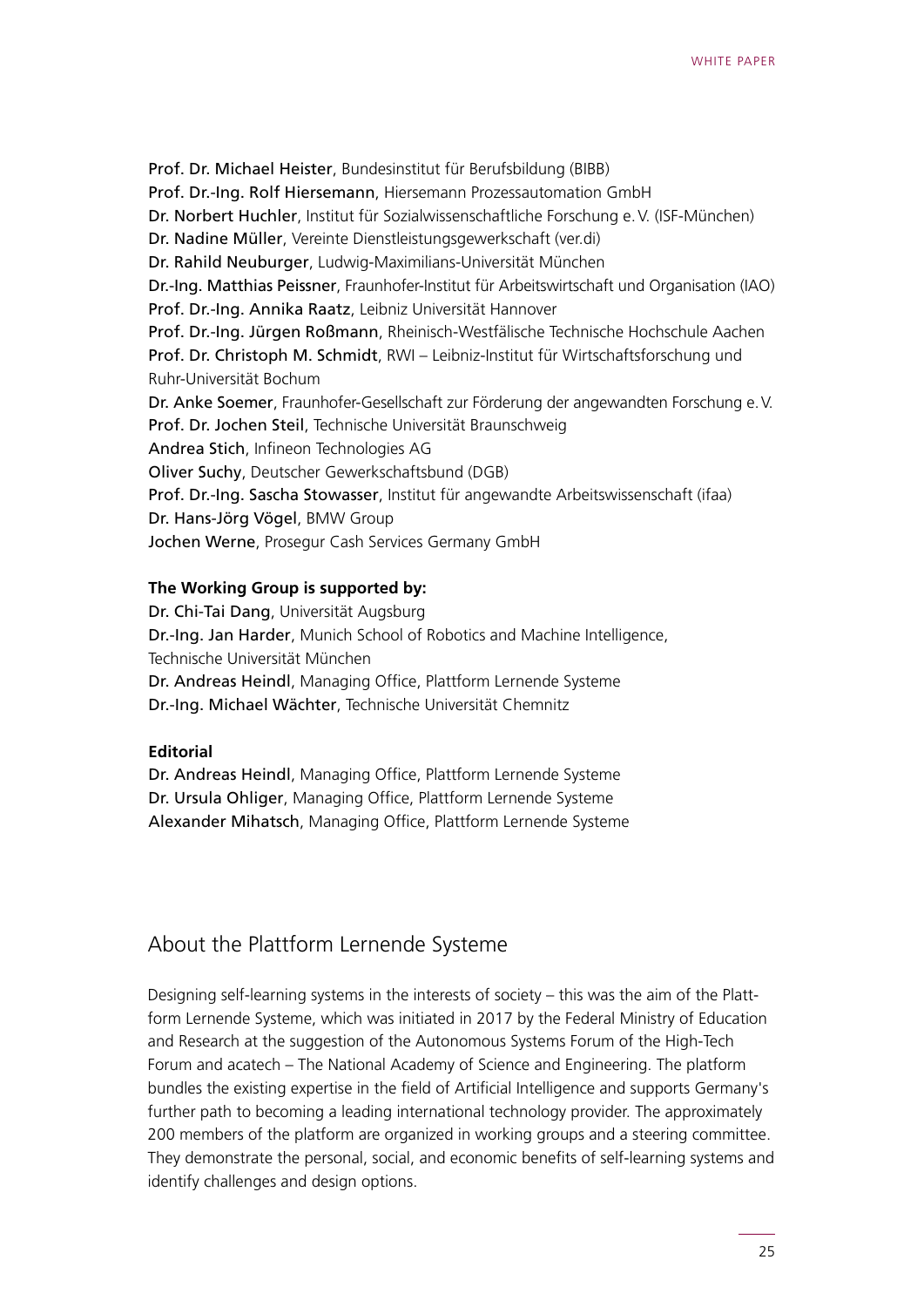# <span id="page-25-0"></span>References

acatech (2016): Neue autoMobilität – Automatisierter Straßenverkehr der Zukunft. Online unter: [https://www.acatech.de/publikation/neue-automobilitaet-automatisierter](https://www.acatech.de/publikation/neue-automobilitaet-automatisierter-strassenverkehr-der-zukunft/)[strassenverkehr-der-zukunft/](https://www.acatech.de/publikation/neue-automobilitaet-automatisierter-strassenverkehr-der-zukunft/) (accessed: 20 March 2020).

acatech/Fachforum Autonome Systeme (2017): Chancen und Risiken für Wirtschaft, Wissenschaft und Gesellschaft (Abschlussbericht). [https://www.acatech.de/publikation/](https://www.acatech.de/publikation/fachforum-autonome-systeme-chancen-und-risiken-fuer-wirtschaft-wissenschaft-und-gesellschaft-abschlussbericht) [fachforum-autonome-systeme-chancen-und-risiken-fuer-wirtschaft-wissenschaft-und](https://www.acatech.de/publikation/fachforum-autonome-systeme-chancen-und-risiken-fuer-wirtschaft-wissenschaft-und-gesellschaft-abschlussbericht)[gesellschaft-abschlussbericht](https://www.acatech.de/publikation/fachforum-autonome-systeme-chancen-und-risiken-fuer-wirtschaft-wissenschaft-und-gesellschaft-abschlussbericht) (accessed: 20 March 2020).

EU High-Level Expert Group (2019): Ethics Guidelines for Trustworthy AI. <https://ec.europa.eu/digital-single-market/en/news/ethics-guidelines-trustworthy-ai> (accessed: 20 March 2020).

Huchler, Norbert (2019): Assimilierte vs. Komplementäre Adaptivität. Grenzen teil-autonomer Systeme, in: Hirsch-Kreinsen, Hartmut/Karačić, Anemari (Hrsg.): Autonome Systeme und Arbeit. Perspektiven, Herausforderungen und Grenzen der Künstlichen Intelligenz in der Arbeitswelt, Bielefeld, pp. 139–180.

Huchler, Norbert (2016): Die Grenzen der Digitalisierung. Neubestimmung der hybriden Handlungsträgerschaft zwischen Mensch und Technik und Implikationen für eine humane Technikgestaltung. In: "Digitalisierung, IT und Arbeit" HMD Praxis der Wirtschaftsinformatik, issue 53 (1), Wiesbaden: Springer, pp. 109–123.

Manzeschke, Arne/Weber, Karsten/Rother, Elisabeth/Fangerau, Heiner (2013): Ethische Fragen im Bereich altersgerechter Assistenzsysteme. Ergebnisse der Studie. [https://www.technik-zum-menschen-bringen.de/service/publikationen/ethische-fragen](https://www.technik-zum-menschen-bringen.de/service/publikationen/ethische-fragen-im-bereich-altersgerechter-assistenzsysteme)[im-bereich-altersgerechter-assistenzsysteme](https://www.technik-zum-menschen-bringen.de/service/publikationen/ethische-fragen-im-bereich-altersgerechter-assistenzsysteme) (letzter Zugriff: 20.03.2020).

Plattform Industrie 4.0 (2019a): Industrie 4.0 gestalten. Souverän. Interoperabel. Nachhaltig. Fortschrittsbericht 2019. [https://www.plattform-i40.de/PI40/Redaktion/DE/](https://www.plattform-i40.de/PI40/Redaktion/DE/Downloads/Publikation/hm-2019-fortschrittsbericht.html) [Downloads/Publikation/hm-2019-fortschrittsbericht.html](https://www.plattform-i40.de/PI40/Redaktion/DE/Downloads/Publikation/hm-2019-fortschrittsbericht.html) (accessed: 20 March 2020).

Plattform Industrie 4.0 (2019b): Technologieszenario Künstliche Intelligenz in der Industrie 4.0. [https://www.plattform-i40.de/PI40/Redaktion/DE/Downloads/](https://www.plattform-i40.de/PI40/Redaktion/DE/Downloads/Publikation/KI-industrie-40.html) [Publikation/KI-industrie-40.html](https://www.plattform-i40.de/PI40/Redaktion/DE/Downloads/Publikation/KI-industrie-40.html) (accessed: 20 March 2020).

Plattform Lernende Systeme (2019): Künstliche Intelligenz und Diskriminierung: Herausforderungen und Lösungsansätze, Whitepaper der AG3 – IT-Sicherheit, Privacy, Recht und Ethik. [https://www.plattform-lernende-systeme.de/publikationen](https://www.plattform-lernende-systeme.de/publikationen-details/kuenstliche-intelligenz-und-diskriminierung-herausforderungen-und-loesungsansaetze.html)[details/kuenstliche-intelligenz-und-diskriminierung-herausforderungen-und](https://www.plattform-lernende-systeme.de/publikationen-details/kuenstliche-intelligenz-und-diskriminierung-herausforderungen-und-loesungsansaetze.html)[loesungsansaetze.html](https://www.plattform-lernende-systeme.de/publikationen-details/kuenstliche-intelligenz-und-diskriminierung-herausforderungen-und-loesungsansaetze.html) (accessed: 20 March 2020).